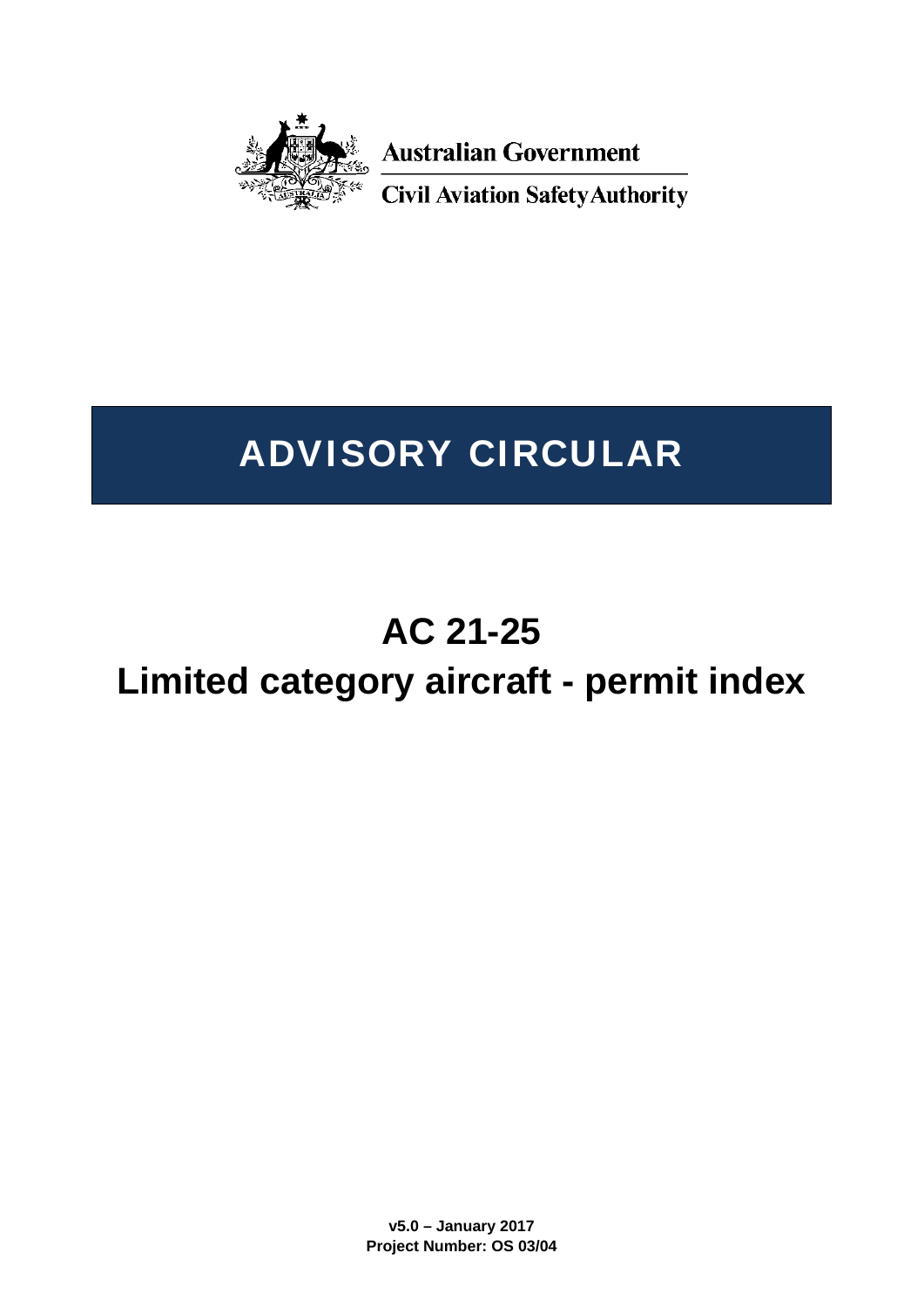Advisory Circulars are intended to provide advice and guidance to illustrate a means, but not necessarily the only means, of complying with the Regulations, or to explain certain regulatory requirements by providing informative, interpretative and explanatory material.

**Advisory Circulars should always be read in conjunction with the relevant regulations.** 

## Audience

This Advisory Circular (AC) applies to owners, operators and pilots of limited category aircraft.

## Purpose

This AC provides information on the process that is used by the Civil Aviation Safety Authority (CASA) or a relevant approved organisation for assigning a permit index number to an aircraft that has been granted a special Certificate of Airworthiness (CofA) in the limited category (i.e. a limited certificate).

## For further information

For further information on this AC, contact CASA's Flying Operations Standards Branch (telephone 131 757).

## **Status**

This version of the AC is approved by the Manager, Airworthiness and Engineering Branch.

| <b>Version</b> | <b>Date</b>      | <b>Details</b>                                                                                                                                                                                                                                                                                                                                                                                                                                     |
|----------------|------------------|----------------------------------------------------------------------------------------------------------------------------------------------------------------------------------------------------------------------------------------------------------------------------------------------------------------------------------------------------------------------------------------------------------------------------------------------------|
| v5.0           | January<br>2017  | This version aligns with the regulatory requirements in Part 132.<br>Changes include:<br>• changed restrictions applicable to permit index 1 aircraft<br>• changed points score for multi-engine aircraft<br>• changes to assessment of modifications, aircraft fatigue life and life<br>limited aeronautical products.                                                                                                                            |
| (3)            | <b>July 2012</b> | This version introduced a new set of risk assessment criteria to be used for<br>determining a Permit Index number. Other amendments included:<br>• the flow chart was replaced by a list of risk criteria used to arrive at a<br>more comprehensive risk profile<br>• the table of previously assigned Indexes was deleted to avoid confusion<br>• provision was made for some aircraft to obtain a lower Permit Index by<br>use of a safety case. |

Unless specified otherwise, all subregulations, regulations, divisions, subparts and parts referenced in this AC are references to the *Civil Aviation Safety Regulations 1998 (CASR)*.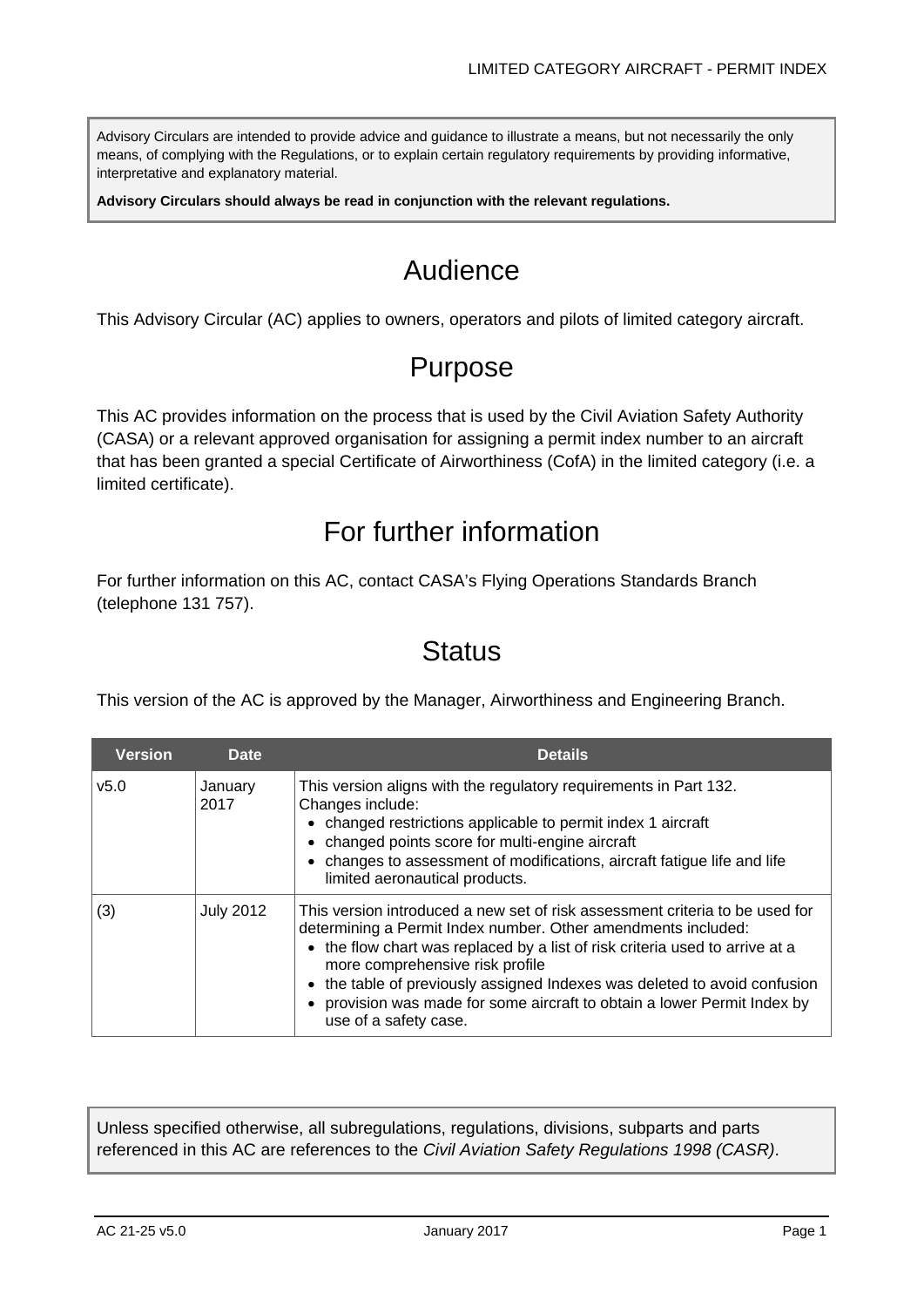## **Contents**

| 1 |                   | <b>Reference material</b>                                    | 3              |
|---|-------------------|--------------------------------------------------------------|----------------|
|   | 1.1               | Acronyms                                                     | 3              |
|   | 1.2               | <b>Definitions</b>                                           | 3              |
|   | 1.3               | References                                                   | 4              |
| 2 |                   | <b>Introduction</b>                                          | 6              |
| 3 |                   | <b>Risk factors</b>                                          | $\overline{7}$ |
|   | 3.1               | Need for a risk assessment process                           | $\overline{7}$ |
|   | 3.2               | Controls and risk mitigators                                 | $\overline{7}$ |
|   | 3.3               | Permit index - categorisation of risk                        | $\overline{7}$ |
|   | 3.4               | Aircraft weighted index - points score                       | 8              |
|   | 3.5               | Aircraft or engine civil certification                       | $9\,$          |
|   | 3.6               | Aircraft maximum take-off weight or maximum operating weight | 9              |
|   | 3.7               | Multi-engine aircraft                                        | 9              |
|   | 3.8               | Aircraft stall speed                                         | 10             |
|   | 3.9               | Aircraft glide capability                                    | 10             |
|   |                   | 3.10 Aircraft airframe history                               | 11             |
|   |                   | 3.11 Aircraft maintenance history                            | 12             |
|   |                   | 3.12 Maintenance philosophy                                  | 13             |
|   |                   | 3.13 Aircraft repair and modifications                       | 14             |
|   |                   | 3.14 Engine type                                             | 14             |
|   |                   | 3.15 Aircraft design philosophy                              | 15             |
|   |                   | 3.16 Fuel types                                              | 15             |
|   |                   | 3.17 Tankage design                                          | 16             |
|   |                   | 3.18 Fuel capacity                                           | 16             |
|   |                   | 3.19 On-board explosives or flammables                       | 17             |
|   |                   | 3.20 Safety case                                             | 17             |
|   | <b>Appendix A</b> | Aircraft safety index assessment                             | 18             |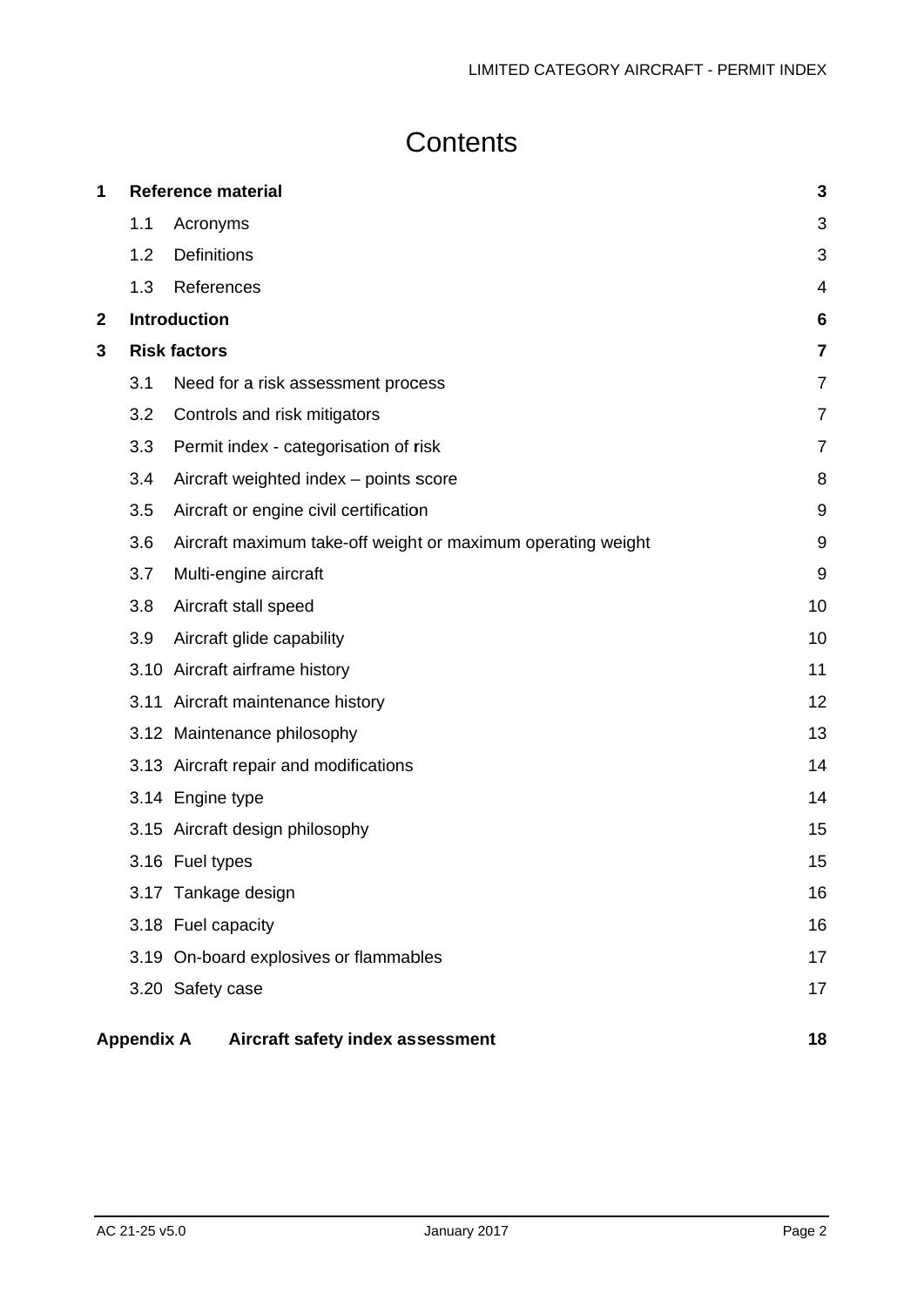## **1 Reference material**

## **1.1 Acronyms**

The acronyms and abbreviations used in this AC are listed in the table below.

| Acronym     | <b>Description</b>                     |
|-------------|----------------------------------------|
| AC          | advisory circular                      |
| CAO         | <b>Civil Aviation Order</b>            |
| <b>CAR</b>  | <b>Civil Aviation Regulations 1988</b> |
| <b>CASA</b> | <b>Civil Aviation Safety Authority</b> |
| <b>CASR</b> | Civil Aviation Safety Regulations 1998 |
| <b>IAS</b>  | indicated air speed                    |
| <b>LPG</b>  | liquid propane gas                     |
| <b>MOW</b>  | maximum operating weight               |
| <b>MTOW</b> | maximum take-off weight                |
| <b>Vso</b>  | stall speed                            |
| <b>WHR</b>  | warbird, historic and replica aircraft |

## **1.2 Definitions**

Terms that have specific meaning within this AC are defined in the table below.

| <b>Term</b>             | <b>Definition</b>                                                                                                                                                                                                                                                                                                                                                                                               |
|-------------------------|-----------------------------------------------------------------------------------------------------------------------------------------------------------------------------------------------------------------------------------------------------------------------------------------------------------------------------------------------------------------------------------------------------------------|
| Administering authority | For a limited category aircraft means:<br>(a) a limited category organisation in relation to the aircraft; or<br>(b) if there is no limited category organisation in relation to the aircraft, CASA.                                                                                                                                                                                                            |
| Appointed person        | (1) A person who is appointed, in writing, by an administering authority to<br>assess an application and issue a special CofA on the authority's behalf. The<br>appointed person may also apply a permit index number to an aircraft and<br>place any conditions on a special certificate of airworthiness in accordance<br>with the approved procedures set out in the administering authority's<br>exposition |
|                         | (2) A person who has been approved by the administering authority in<br>accordance with regulation 132.185 for the purpose of assessing a warbird<br>that has:<br>• exceeded its approved airframe life<br>• exceeded the service life limit of a safety critical component of the aircraft;<br>or<br>• had a major modification made to it that is not an approved modification.                               |
| G-force                 | Force exerted on an aircraft during flight.                                                                                                                                                                                                                                                                                                                                                                     |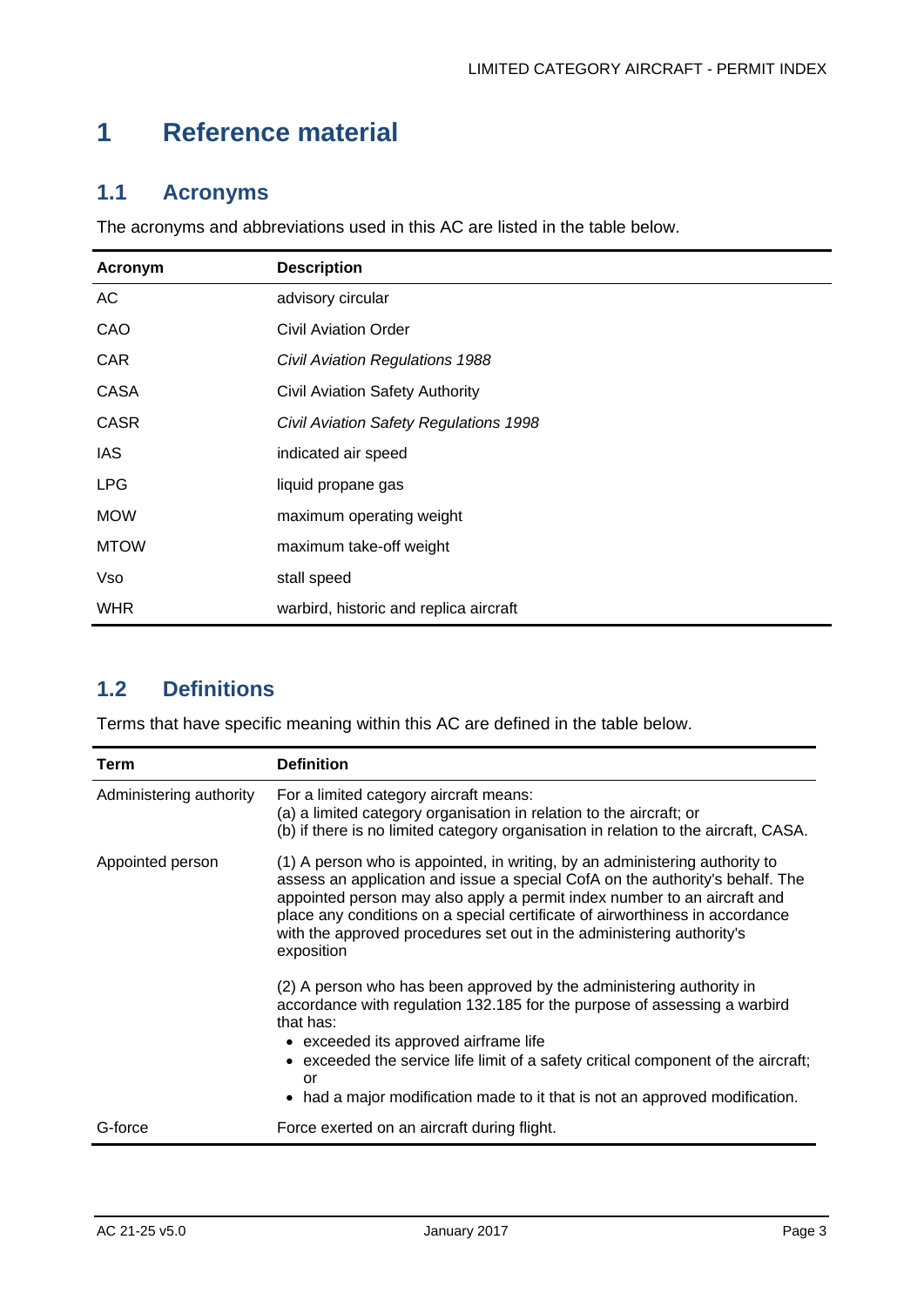| Term                              | <b>Definition</b>                                                                                                                                                                                                                                                                                                                                                                                                                                           |
|-----------------------------------|-------------------------------------------------------------------------------------------------------------------------------------------------------------------------------------------------------------------------------------------------------------------------------------------------------------------------------------------------------------------------------------------------------------------------------------------------------------|
| Historic aircraft                 | An historic aircraft is:<br>• an aircraft that was manufactured before 1 January 1960<br>• an Australian manufactured aircraft of a type that is no longer being<br>manufactured<br>• an aircraft listed in the Part 132 Manual of Standards as a historic aircraft                                                                                                                                                                                         |
| Major modification                | A modification or combination of modifications that have a significant effect on<br>a characteristic affecting the aircraft's airworthiness, including any of the<br>following:<br>• the weight and balance of the aircraft<br>• the structural strength of the aircraft<br>• the reliability of the aircraft<br>• the performance of the aircraft<br>• the operational characteristics of the aircraft.                                                    |
| Maximum operating<br>weight (MOW) | The maximum take-off weight (MTOW) for ex-military aircraft, which has been<br>adjusted to take into account the weight of any military specific equipment<br>(i.e. armament) that has been removed for civil use.                                                                                                                                                                                                                                          |
|                                   | Note: MOW will normally be a lower weight than the MTOW of the military<br>version.                                                                                                                                                                                                                                                                                                                                                                         |
| Populous area                     | A well populated area, including a city or a town.                                                                                                                                                                                                                                                                                                                                                                                                          |
| Replica aircraft                  | For the purpose of Part 132 and paragraph 21.189 (3) (f), an aircraft is a<br>replica aircraft if it is built to the same dimensions as the original aircraft and<br>its design and construction is based on the original design standards and<br>construction methods. This does not preclude the use of substitute engines or<br>materials if required in the interest of improved safety or if original engines or<br>materials are no longer procurable |

## **1.3 References**

### **Regulations**

Regulations are available on the Federal Register of Legislation https://www.legislation.gov.au/

| <b>Document</b>                                            | <b>Topic</b>                                                                             |
|------------------------------------------------------------|------------------------------------------------------------------------------------------|
| Part 21                                                    | Certification and airworthiness requirements for aircraft and parts                      |
| Part 132                                                   | Limited category aircraft                                                                |
| Part 132 Manual of Standards                               | Standards, processes and procedures applicable to Part 132                               |
| Part 4A of the Civil Aviation<br>Regulations 1988<br>(CAR) | Maintenance                                                                              |
| Regulation 42CA of CAR                                     | Maintenance schedule - primary, intermediate, restricted or limited<br>category aircraft |
| Regulation 262AN of CAR 1988                               | Approved organisations                                                                   |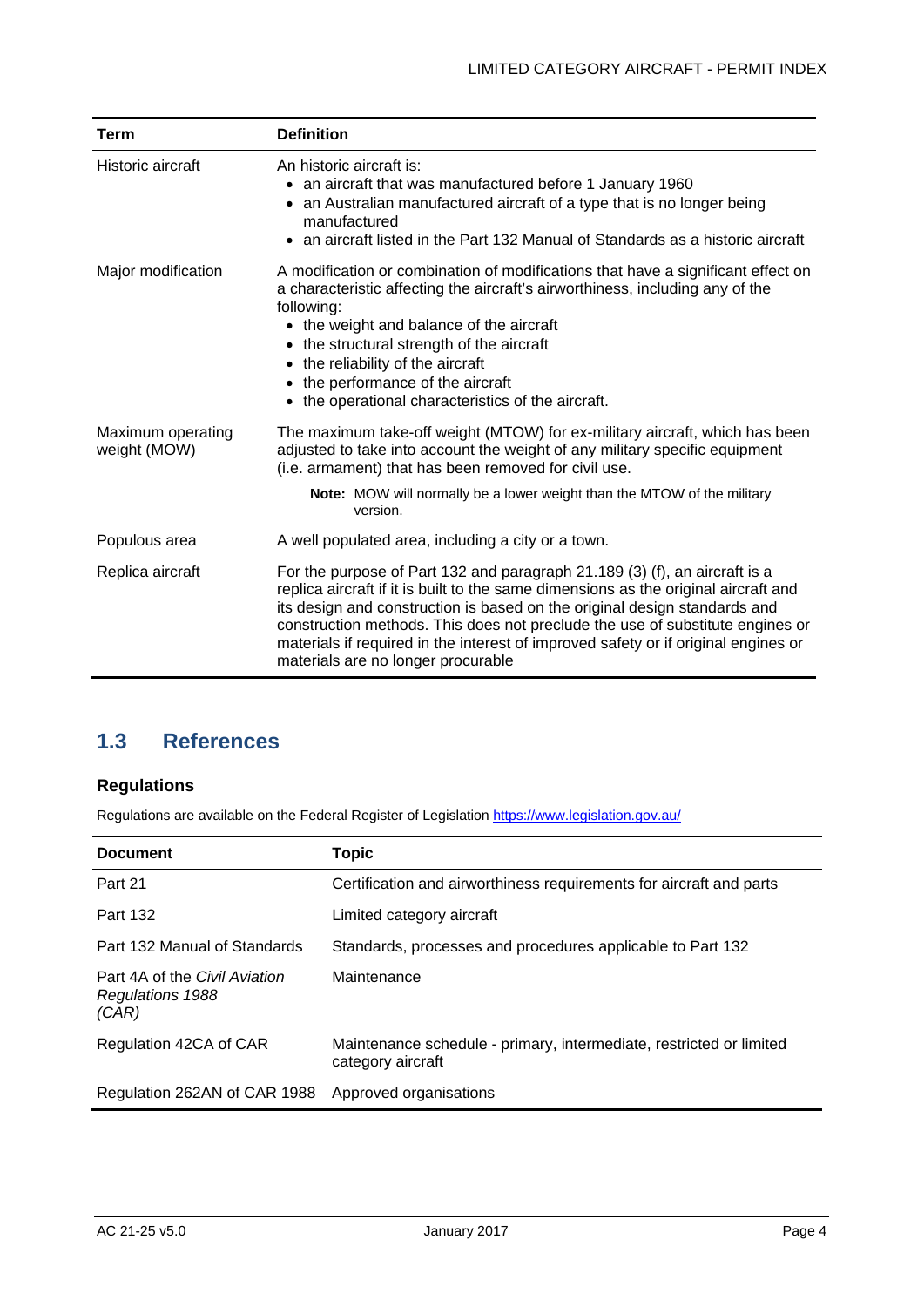#### **Advisory material**

CASA's advisory circulars are available at http://www.casa.gov.au/AC

 Australian Warbirds Association Limited guidance publications and manuals are available at: http://australianwarbirds.com.au/

| <b>Document</b>                                                                                  | Title                                     |
|--------------------------------------------------------------------------------------------------|-------------------------------------------|
| AC 21-05                                                                                         | Limited category aircraft - certification |
| AC 132-01                                                                                        | Limited category aircraft                 |
| Australian Warbirds Association<br>Limited, Exposition and Self-<br><b>Administration Manual</b> | FSAM                                      |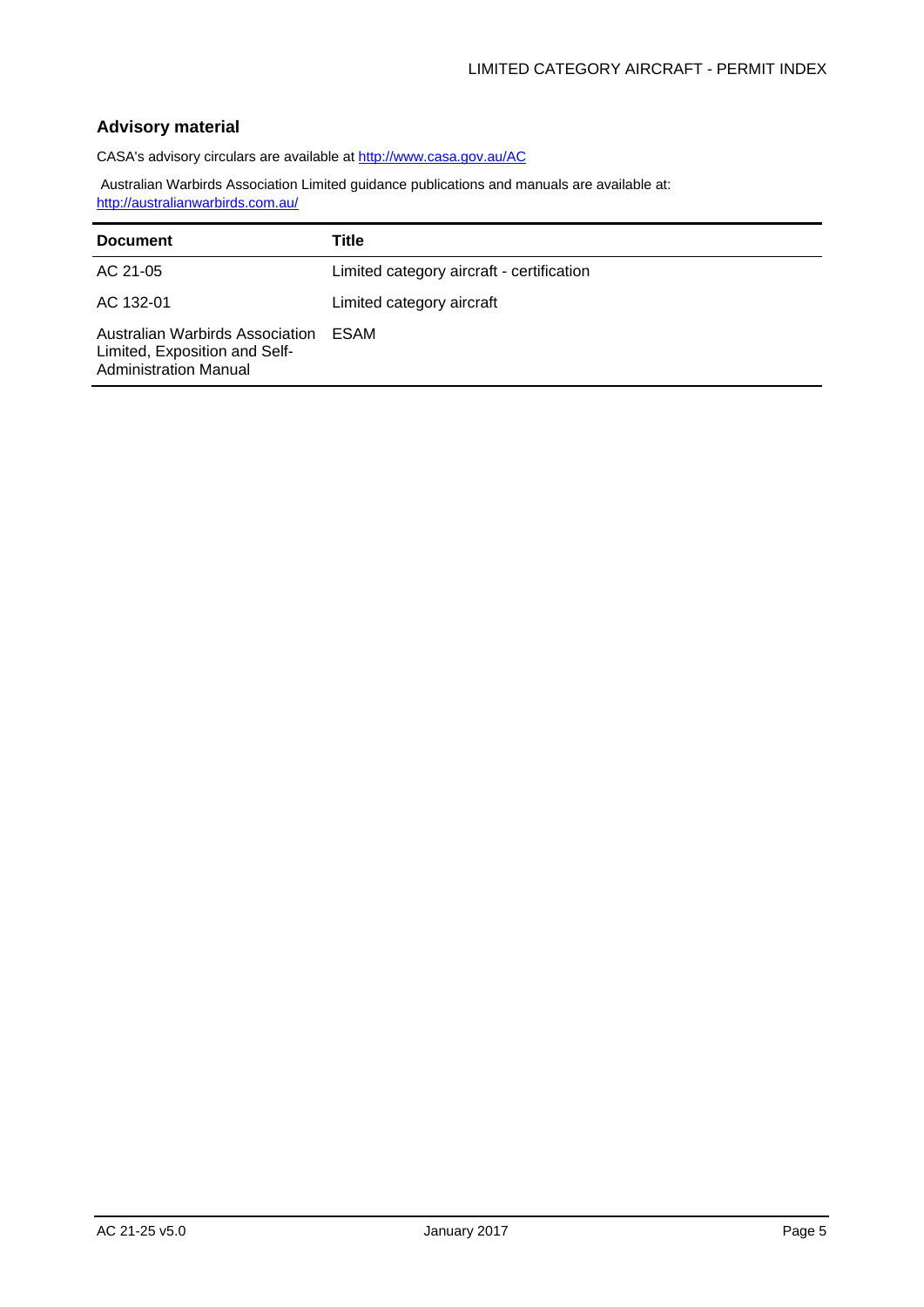## **2 Introduction**

Military aircraft generally do not meet the civil certification standards and are unable to qualify for a civil type certificate or a standard certificate of airworthiness. Under normal circumstances this would preclude civil use of these aircraft once their military life has ended. CASA has provided for these aircraft to be operated under a special Certificate of Airworthiness (CofA) in the limited category (limited certificate). This category is subject to a range of safety based operational restrictions.

In addition to ex-military aircraft, CASA has also provided for operations under a limited certificate by civil aircraft of a historic nature, which are ineligible for a standard CofA. CASA has also provided for operations under a limited certificate by replica aircraft and civil aircraft that meet the requirements for issue of a standard CofA, except for those requirements that are inappropriate for the special purposes for which the aircraft is to be used.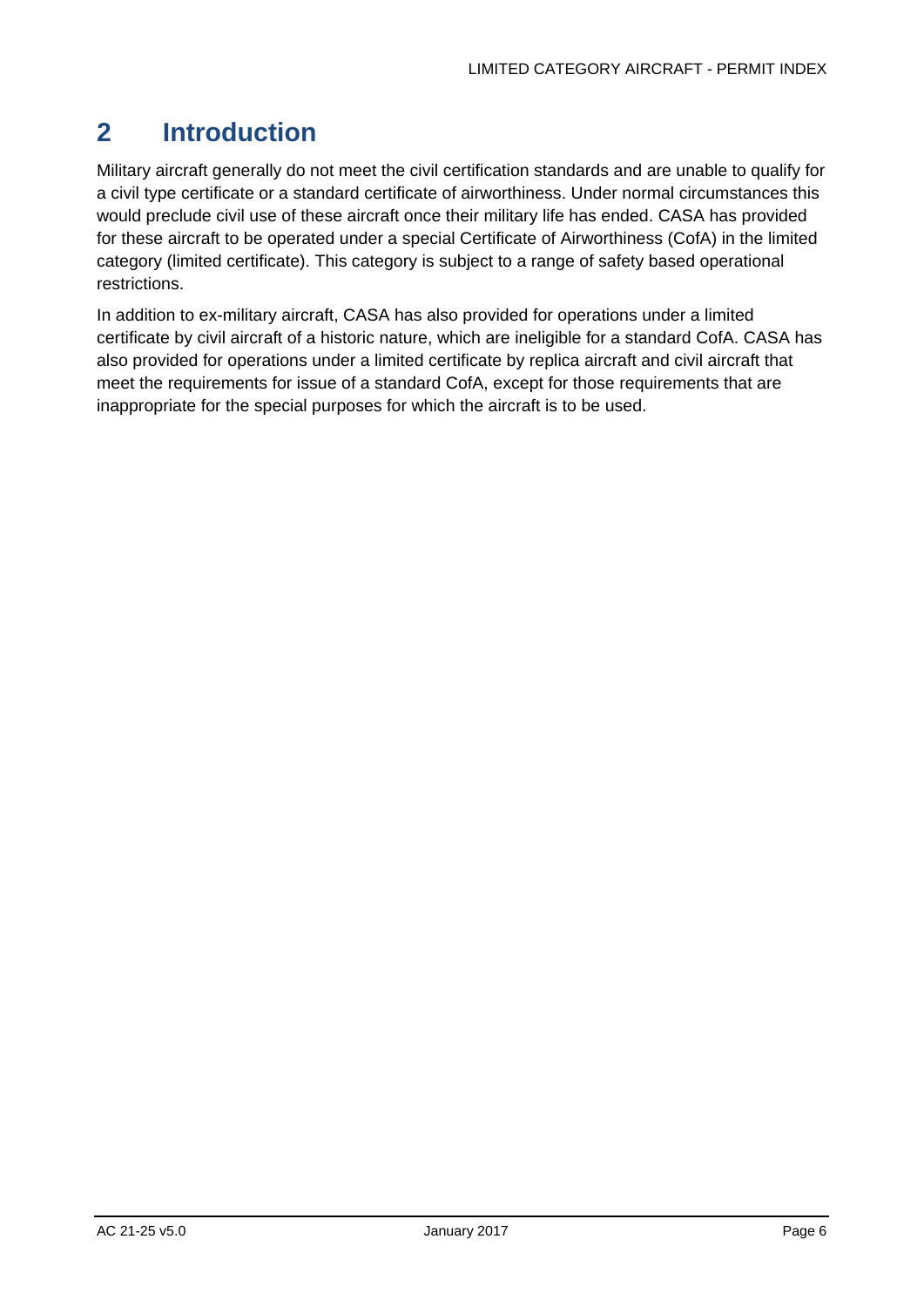## **3 Risk factors**

### **3.1 Need for a risk assessment process**

- 3.1.1 In the absence of regulated systems of controls throughout the design and manufacturing processes, CASA is unable to assume that limited category aircraft will meet accepted safety standards for civil use. However, CASA acknowledges that operators of Warbird, Historic and Replica aircraft (WHR) are willing to accept any risks that may be associated with these types of aircraft in order to be allowed to continue flying them.
- 3.1.2 CASA has therefore based the limited category around a structure in which pilots and occupants are informed of the risks associated with the operations. In framing the limited category certification and operation regulations, CASA has incorporated safeguards to ensure that the risk is confined to the occupants of the aircraft, while protecting the general public from risk of harm or property damage.

## **3.2 Controls and risk mitigators**

- 3.2.1 The first part of the controls and risk mitigation process is the assessment and certification stage, during which the administering authority will inspect the aircraft and its documentation and issue a limited certificate with appropriate conditions applied.<sup>1</sup> The conditions that may be applied by the administering authority will vary according to the assessed risk profile of each individual aircraft and these conditions will be set out in an annex to an aircraft's limited certificate.
- 3.2.2 In addition to the conditions applied to a specific aircraft during the assessment and certification stage, a range of operating limitations that apply to all limited category aircraft are set out in Part 132. $2$
- 3.2.3 Regulation 132.075 states that flight over populous areas by limited category aircraft is not permitted unless an aircraft has been approved to do so by the administering authority, or has been assigned a permit index number that permits the flight. The permit index assessment protocols form the second part of the risk mitigation process.

## **3.3 Permit index - categorisation of risk**

- 3.3.1 For a limited category aircraft to be issued with a permit index number or granted an approval that permits flight over a populous area, a risk assessment must be carried out following the processes set out in the Part 132 Manual of Standards ( $MOS$ ).<sup>3</sup>
- 3.3.2 The process of risk assessment has been developed to provide a list of potential risk factors against which each aircraft may be assessed. In formulating the risk factors and associated benchmarks, the primary concern has been the safety of people and property in the air and on the ground. At the end of the process, a permit index number

l

 $1$  This process is discussed in detail in AC 21-05.

 $2^2$  These conditions are referenced in AC 132-01.

 $3$  In accordance with regulation 132.095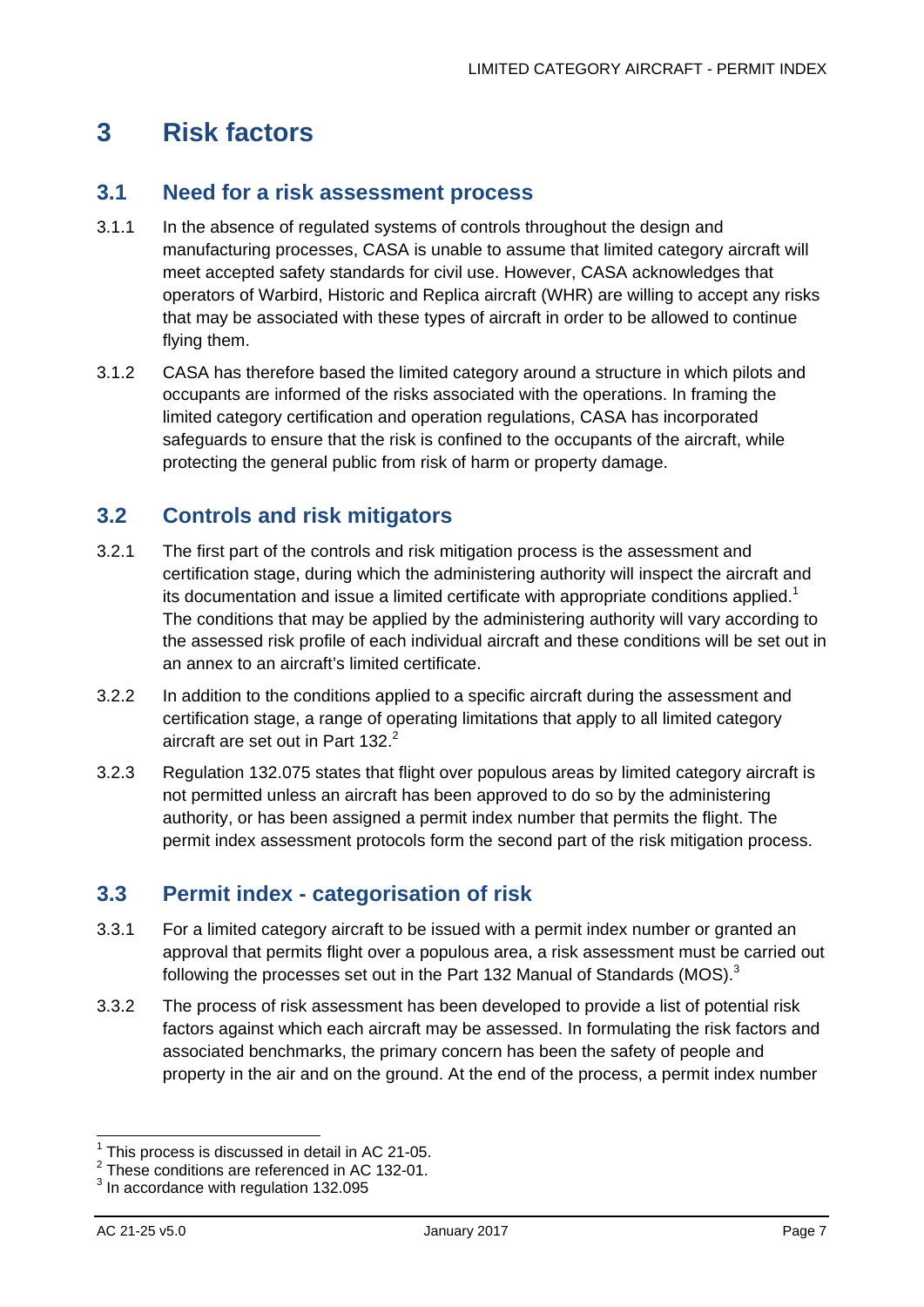will be applied to the aircraft that is appropriate to the risk profile that has been determined for a particular aircraft.

- 3.3.3 Each permit index number is linked to a set of geographical operational restrictions (i.e. permit index 0 is the least restrictive, and permit index 3 is the most restrictive). Refer to Table 16 for an overview of permit index assignment.
- 3.3.4 The risk assessment process considers a variety of risk factors that can be broadly grouped under two main risk headings:
	- the level of risk of a particular aircraft being involved in an accident
	- the potential of the aircraft to cause injury or death to third parties or damage to property in the event of being involved in an accident.
- 3.3.5 The likelihood of a crash (level of risk) depends on:
	- $-$  structural integrity of the airframe
	- $-$  reliability of the engine
	- reliability of fuel systems
	- $-$  reliability of control systems
	- physical condition of the aircraft
	- maintenance standards applied to the aircraft.
- 3.3.6 Other causal factors (i.e. weather, terrain and pilot skill levels) are common to all types of aircraft and are not singled out for consideration in the Part 132 MOS or this AC.
- 3.3.7 The severity of the crash and its effect on the surrounding areas is affected by:
	- the mass of the aircraft
	- construction of the aircraft (i.e. wood, composite, metal)
	- the amount of fuel on board
	- $-$  the type of fuel used
	- other hazardous materials on board
	- the velocity of the aircraft at impact.
- 3.3.8 The risk factors that could affect the likelihood of an accident or the severity of the consequences of an accident have been given a weighting based on the perceived level of risk and hazard. The weightings range from minus 130 (for the highest level of risk) to plus 130 (for the lowest level of risk).
- 3.3.9 When all the factors have been considered against a particular aircraft, a risk points score will be used to allocate a permit index number to that aircraft.

## **3.4 Aircraft weighted index – points score**

- 3.4.1 An aircraft is assessed by scoring it against each of the risk factors listed in the Part 132 MOS and reproduced in Appendix A and (where applicable) the weighted index number will be added to or subtracted from the aircraft total score. The final score will determine the permit index number for the aircraft.
- 3.4.2 Risk elements are described in chapters 3.5 to 3.19 and the related scores are set out in the right hand column of the tables that follow each chapter.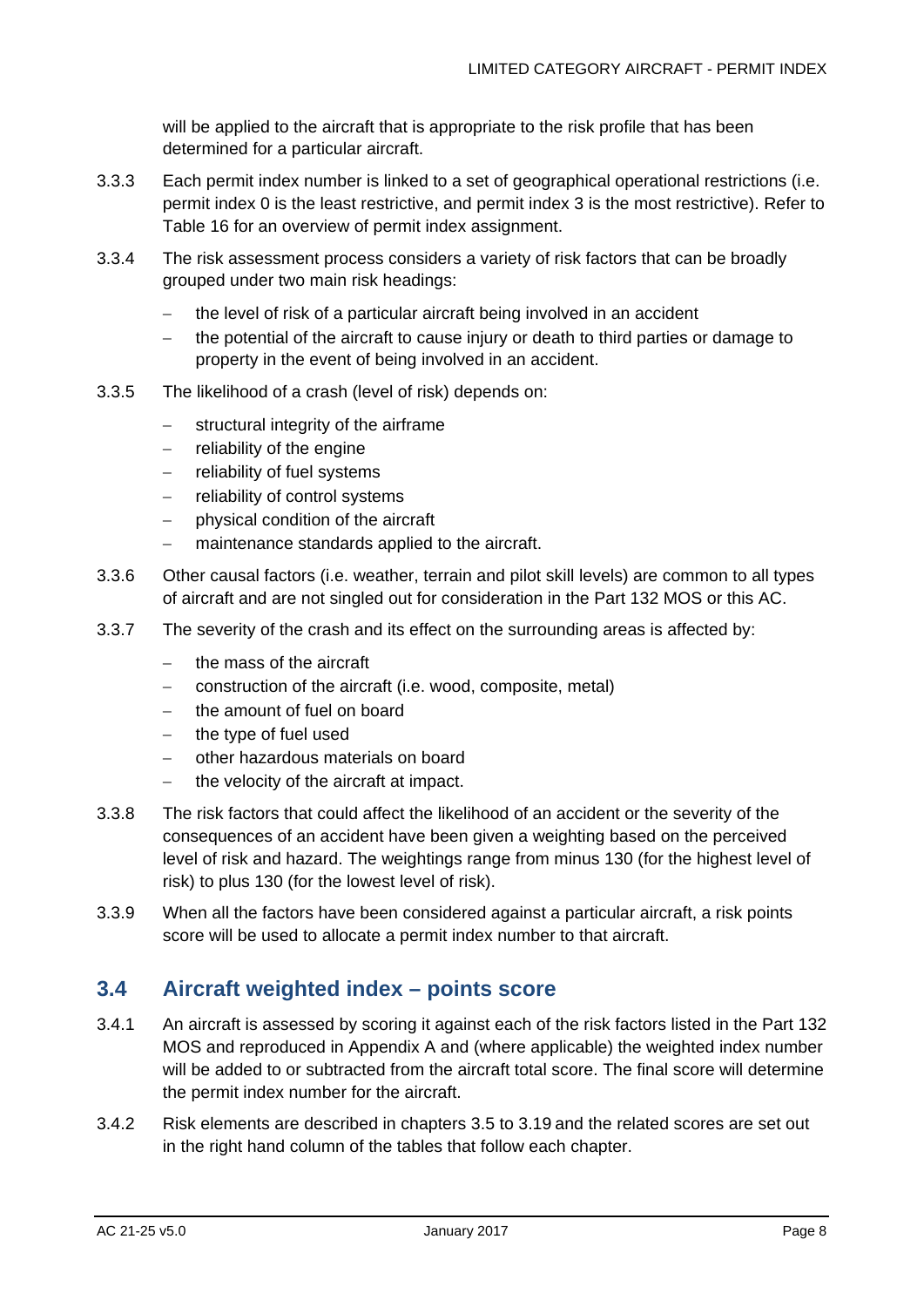## **3.5 Aircraft or engine civil certification**

3.5.1 If the aircraft type or its engine has received civil certification in its unmodified form, then the aircraft will attract a high positive score. This reflects the higher confidence levels that can be assumed when an aircraft or engine is manufactured in accordance with standards, procedures and controls that are known to the regulating authority.

| <b>Risk element</b>                                                                                                                                                                                                                           | Score |
|-----------------------------------------------------------------------------------------------------------------------------------------------------------------------------------------------------------------------------------------------|-------|
| Aircraft with direct civil equivalent                                                                                                                                                                                                         | 60    |
| Partial civil certificated equivalent – Engine or as<br>determined by the limited category organisation in<br>accordance with an assessment procedure in the limited<br>category organisation's exposition that has been<br>approved by CASA. | 30    |
| Aircraft with no civil equivalent                                                                                                                                                                                                             |       |

#### **Table 1: Risk elements and scores to certification status**

**Note**: An engine that is basically a civil engine which has been strengthened in some areas for military use will be treated the same as the original civil engine model provided that there is acceptable data to show that the changes to the engine have not had a negative effect on the engine's reliability.

## **3.6 Aircraft maximum take-off weight or maximum operating weight**

- 3.6.1 The aircraft mass will be a significant factor in the event of a crash. For a given speed, the lighter the aircraft, the lower the level of damage likely to result from impact with objects on the ground.
- 3.6.2 The five maximum take-off weight (MTOW) categories and their risk weightings are listed in Table 2:

| <b>MTOW</b>            | <b>Score</b> |
|------------------------|--------------|
| Up to $- 2,000$ kg     | 10           |
| $2,001 - 4,000$ kg     | 6            |
| $4,001 - 5,700$ kg     | 4            |
| 5,701 - 10,000 kg      | O            |
| Greater than 10,000 kg | -30          |

#### **Table 2: Take-off weight scoring**

## **3.7 Multi-engine aircraft**

3.7.1 Multi-engine aircraft will be scored according to their ability to safely operate in the event of an engine failure. An aircraft that can continue to climb and avoid obstacles in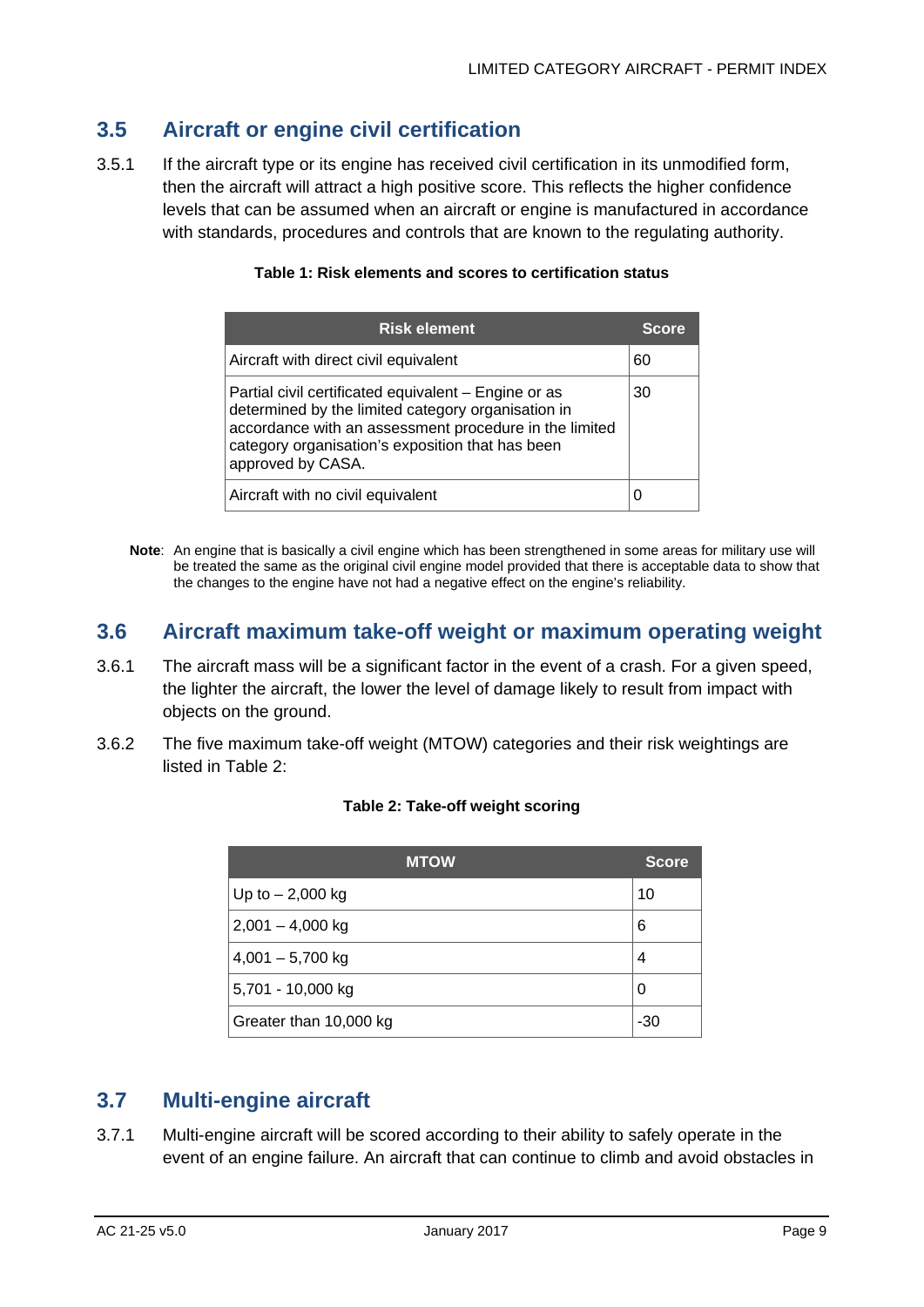the event of an engine failure after take-off will be scored positively to reflect the margins of safety that apply during approach and departure stages of flight.

|  | Table 3: Multi-engine aircraft scoring |  |  |
|--|----------------------------------------|--|--|
|--|----------------------------------------|--|--|

| <b>Aircraft operation description</b>                                                                                                  | Score |
|----------------------------------------------------------------------------------------------------------------------------------------|-------|
| Aircraft that can continue to climb to a safe<br>altitude while avoiding obstacles in the event<br>of an engine failure after take-off | 130   |
| Aircraft that cannot safely continue to climb<br>away in the event of an engine failure after<br>take-off                              | -20   |

## **3.8 Aircraft stall speed**

- 3.8.1 Stall speed is used as an indicator of the kinetic energy that will need to be dissipated in the event of a crash. At any given weight, the faster an aircraft is travelling at impact, the higher the associated risk to life and property.
- 3.8.2 The stall speed must be based on the aircraft's maximum operating weight (MOW).
- 3.8.3 For each 2 kts indicated air speed (IAS) increase in stall speed between 30-120 kts, 1 point is deducted from the point score. Anything above 120 kts IAS has a deduction of 20 points.
- 3.8.4 When assessing a helicopter, the autorotation airspeed is to be substituted for stall speed.

| <b>Stall speed</b>           | <b>Score</b> |
|------------------------------|--------------|
| Vso less than 61 kts IAS     | 30           |
| Vso 62 – 80 kts IAS          | $29 - 20$    |
| Vso 82 - 100 kts IAS         | $19 - 10$    |
| Vso 102 – 120 kts IAS        | $9 - 0$      |
| Vso greater than 120 kts IAS | -20          |

#### **Table 4: Stall speed at MOW scoring**

## **3.9 Aircraft glide capability**

3.9.1 The glide capability of an aircraft will determine the aircraft's ability to glide clear of a populous area from a given height in the event of an engine failure. Helicopters in autorotation are treated as 'not known' and rated 0 because of their high descent rate and steep angle of descent during autorotation.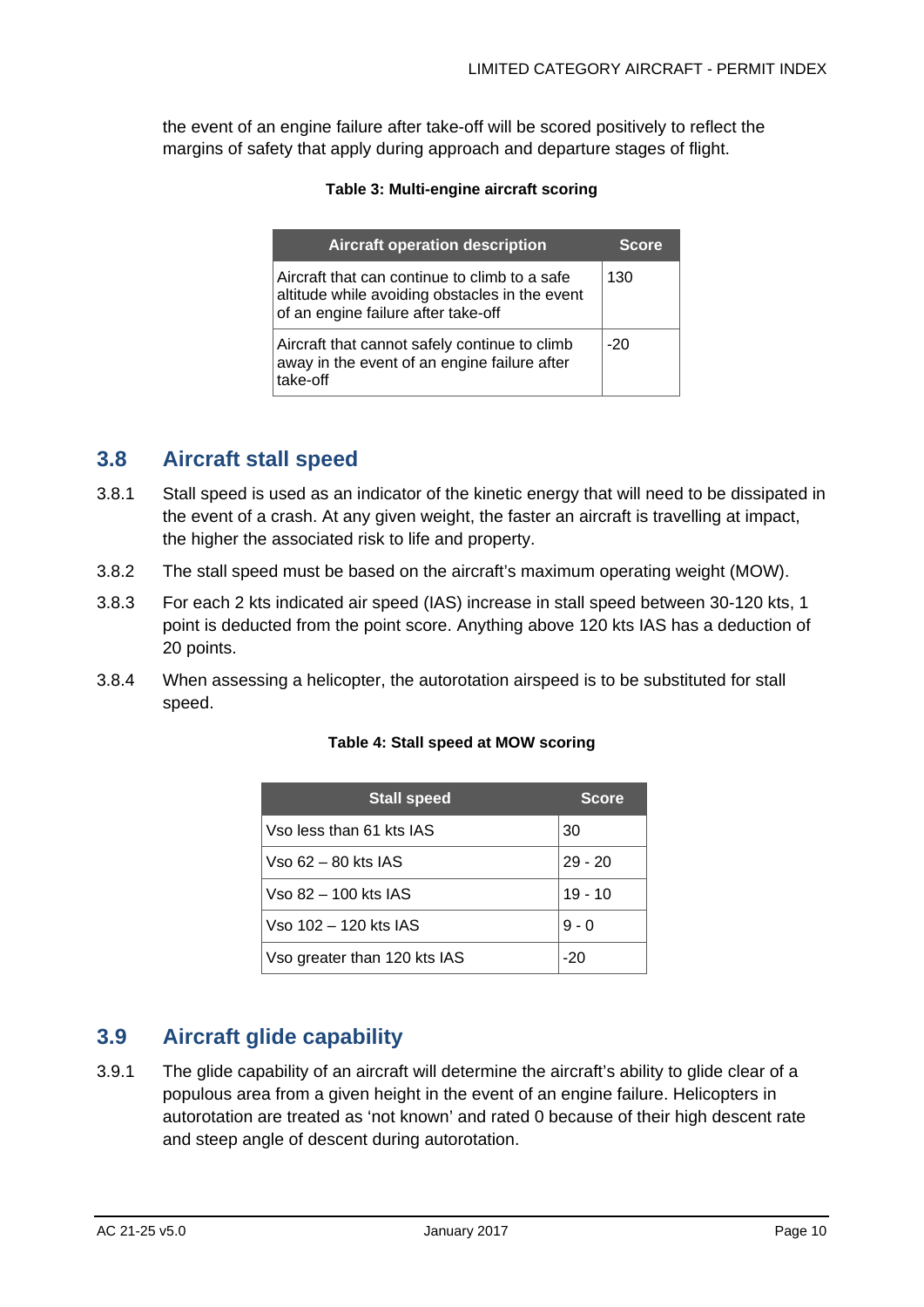| <b>Capability</b>         | Glide ratio       | <b>Score</b> |
|---------------------------|-------------------|--------------|
| High                      | greater than 14:1 | 10           |
| Medium                    | 6:1 to $14:1$     | 6            |
| Low                       | less than 6:1     |              |
| Not known and helicopters |                   |              |

#### **Table 5: Glide capability scoring**

## **3.10 Aircraft airframe history**

- 3.10.1 The operational history of the aircraft can be a critical element in the risk assessment process. In particular, an aircraft with high total flight times, high cycle numbers or one that has been regularly flown in high G-force manoeuvres may be approaching or even beyond its design airframe life.
- 3.10.2 In order to assess the risk of fatigue failure, the administering authority will require access to the complete operational history of the aircraft. If the history is not known then fatigue becomes a significant risk concern.
- 3.10.3 If an aircraft's operational history is well documented and shows that the aircraft has not exceeded its approved airframe life limit, then the fatigue related risk is not considered to be significant.
- 3.10.4 If an aircraft has a well-documented history, but has exceeded its approved airframe life, it will be treated as a high risk aircraft and rated accordingly.
- 3.10.5 Many small observation or basic training aircraft do not have an approved airframe life specified by the manufacturer, NAA or armed force. These kinds of aircraft, which by their nature (e.g. simplicity of design, low mass and low speeds) are not regarded as a fatigue risk with normal standards of maintenance, therefore do not have any points deducted from the score.
	- **Note:** Aircraft with expired airframe life will be subject to special conditions limiting its type of use and areas of operations.
- 3.10.6 An aircraft that has exceeded its approved airframe life may be treated as if it has not exceeded its airframe life for the purpose of issuing a permit index number if an appointed person has assessed the aircraft and issued a certificate stating a different airframe life for the aircraft.<sup>45</sup>
	- **Note:** Under paragraph 132.180 (4) (d), an administering authority may issue a certificate stating an airframe life for a limited category aircraft that may be different to the existing approved airframe life.

 4 In accordance with paragraph (d) of the definition of *approved airframe life* in Part 132.

 $5$  In accordance with paragraph 132.110 (8) (a) an aircraft that has exceeded its approved airframe life is not permitted to fly over populous areas regardless of its permit index number.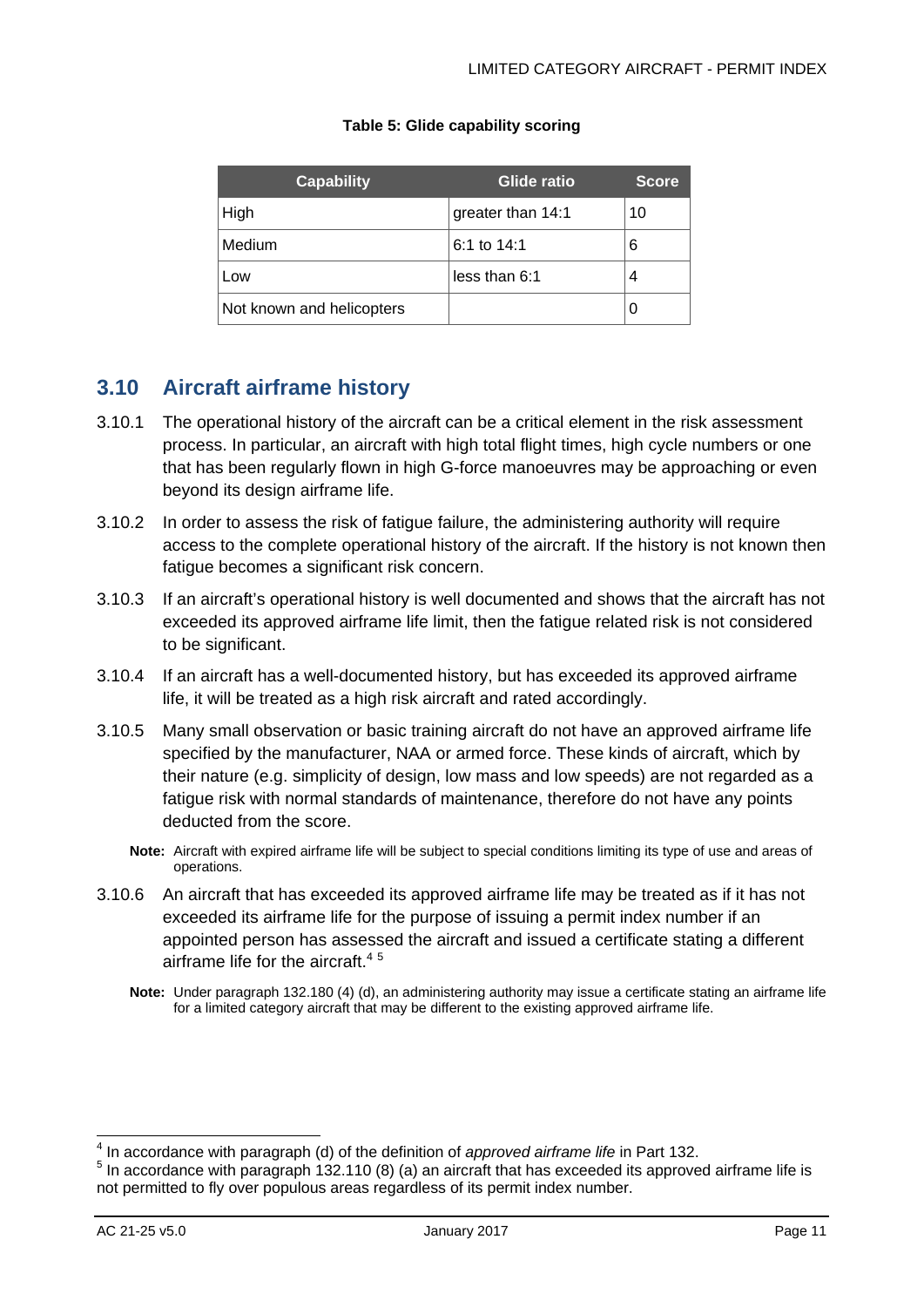#### **Table 6: Operational history scoring**

| <b>Type of history</b>                           | <b>Score</b> |
|--------------------------------------------------|--------------|
| No verifiable operational history                | $-130$       |
| Airframe life exceeded                           | -130         |
| Not applicable or airframe life within<br>limits | 0            |

## **3.11 Aircraft maintenance history**

- 3.11.1 In order to determine the on-going mechanical and structural reliability of an aircraft, it is helpful to be able to review the aircraft's operational and maintenance history. This data is frequently unavailable when aircrafts are salvaged many years after having crashed, or having been scrapped.
- 3.11.2 In most cases, these aircraft will undergo extensive restoration work and will be 'like new' once completed. These aircraft may be scored between 5 and 10 (Table 7) depending on the depth of restoration work.
- 3.11.3 If some restoration work has been carried out or if only partial documentation is available, the person making the assessment may, at their discretion, allocate points between 0 and 5 (if appropriate).
- 3.11.4 When assessing restored aircraft, the assessor should consider the age of electrical wiring, hydraulic lines and fuel systems. These items could adversely affect the aircraft reliability, but may not necessarily be visible during a cursory inspection.
- 3.11.5 A small observation or basic training aircraft that has little or no historical records, but has had a recently overhauled engine and propeller installed, will be allocated a partial point score, provided that the engine and propeller overhauls have been properly documented.
- 3.11.6 The component history records of aircraft that have life limited components must be reviewed to determine whether any safety critical life limited component has exceeded its approved operational life.<sup>6</sup>
- 3.11.7 Any item that is critical for flight that has exceeded its approved operational life must be assessed by an administering authority.<sup>7</sup> Items that have a design life limit set down in the manufacturer's instructions include those such as, but not limited to:
	- flight control servos
	- helicopter rotor components
	- helicopter drive shafts and masts
	- hydraulic systems that drive flight or engine controls
	- $-$  engine mounts or wing attach hardware.

<sup>&</sup>lt;sup>6</sup> In accordance with Part 4A of *the Civil Aviation Regulations 1988 (CAR).*<br><sup>7</sup> In accordance with regulation 133,199

 $<sup>7</sup>$  In accordance with regulation 132.190.</sup>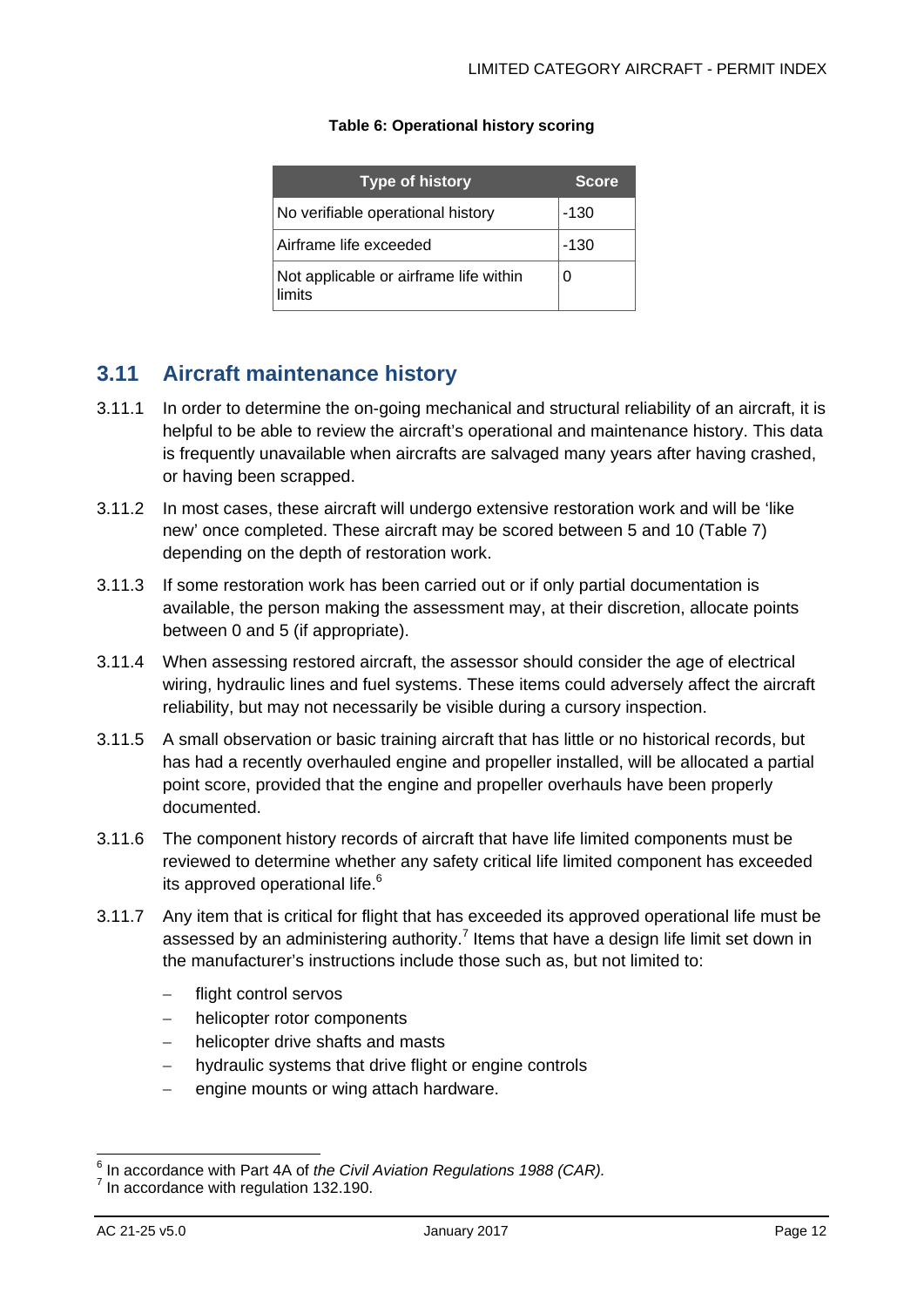3.11.8 An aircraft with a time expired component may continue to be flown; however, the aircraft will not be permitted to operate over a populous area.<sup>89</sup>

| <b>History type</b>                                   | Score.   |
|-------------------------------------------------------|----------|
| Full history and documentation (including worksheets) | 10       |
| Aircraft restored                                     | $5 - 10$ |
| Partial docs and worksheets                           | $0 - 5$  |
| No proper records or data                             | -80      |
| Life limited safety - critical components expired     | $-130$   |

#### **Table 7: Maintenance history scoring**

## **3.12 Maintenance philosophy**

- 3.12.1 Ex-armed forces aircraft are normally subject to a rigorous system of inspection and maintenance during their service life. Some of the maintenance practices could be impractical in a civil environment and, in many cases, may be unnecessary in a nonmilitary operational role.
- 3.12.2 When assessing a maintenance program for a WHR aircraft, the administering authority will need to be satisfied that the proposed levels of maintenance will provide a maintenance standard that is at least equivalent to that of a civil aircraft of similar type, size and complexity. If the maintenance program does not meet this benchmark, the aircraft will be rated as having a maintenance level 2 (refer to Table 8).
- 3.12.3 The owner may use a maintenance program that was developed for the military operator of the aircraft and may vary the program to suit the changed operational role of the aircraft, provided safety of flight is not compromised.
- 3.12.4 The owner may use an approved civil maintenance program (if one exists) for a civil version of the aircraft or for an aircraft that uses similar engines, systems and structures.
- 3.12.5 A maintenance program may be developed for the aircraft taking into consideration both civil and military practices for an aircraft of a similar kind, size or complexity.

 **Note**: Any maintenance program or any change to a maintenance program for a limited category aircraft must be approved by the administering authority*.* 10

- 3.12.6 Maintenance level 1 is specified as an aircraft whose maintenance program is any of the following:
	- substantially based on a program that has been approved for an equivalent civil aircraft
	- the program used by the military user or manufacturer

<sup>&</sup>lt;sup>8</sup> Refer to paragraph 132.075 (8)(b).<br><sup>9</sup> Refer to Part 132 for the definition of 'life limit'.<br><sup>10</sup> In accordance with regulation 42CA of CAR.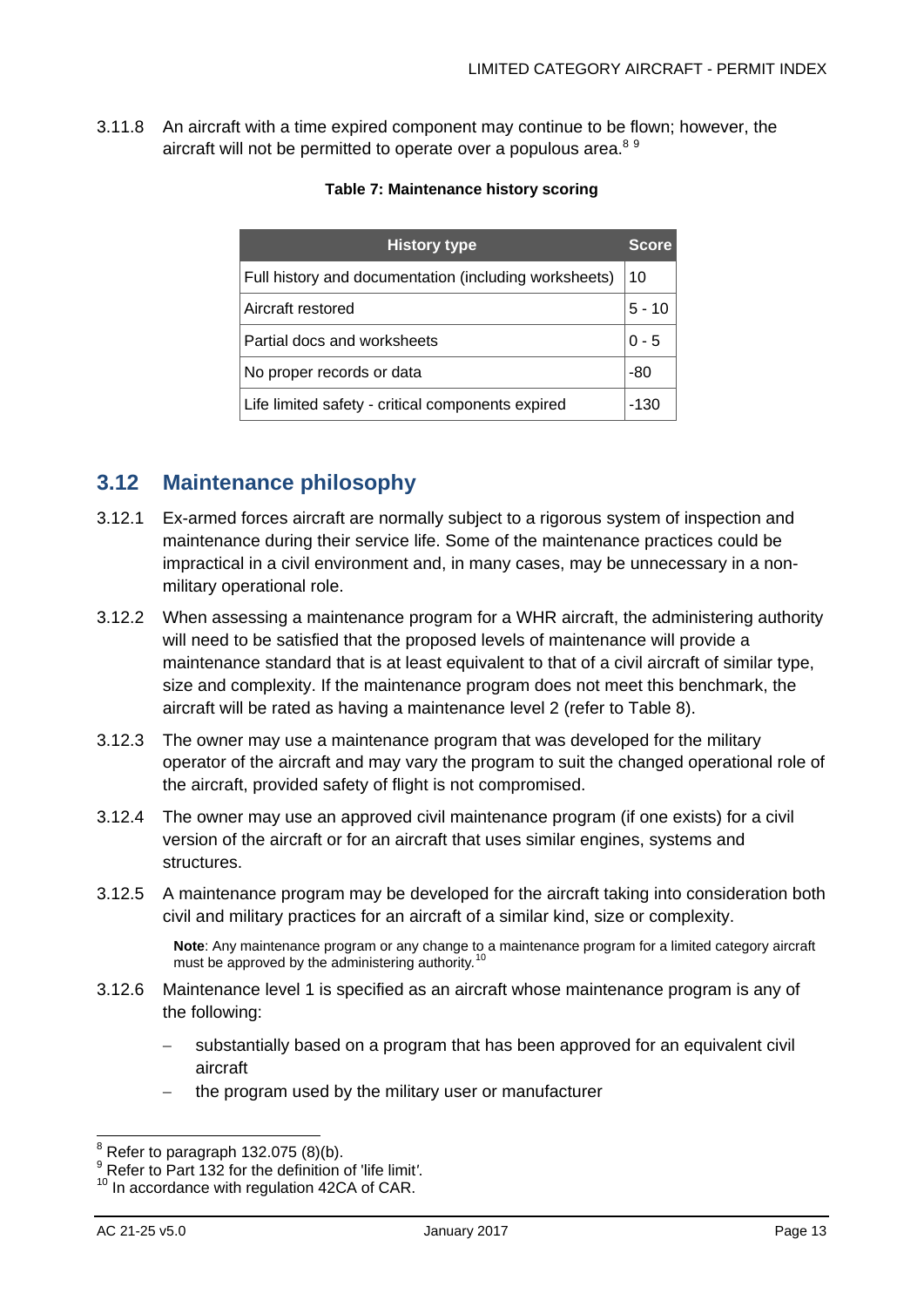or

- a maintenance schedule approved by the administering authority.

**Note:** Maintenance level 2 is specified as an aircraft that is not maintained to maintenance level 1.

#### **Table 8: Maintenance philosophy**

| <b>Maintenance level</b> | <b>Score</b> |
|--------------------------|--------------|
| Maintenance Level 1      |              |
| Maintenance Level 2      | -100         |

## **3.13 Aircraft repair and modifications**

- 3.13.1 Repairs and modifications that have been approved in accordance with regulation 132.030 will be scored as zero to reflect that the alterations have not adversely affected the aircraft risk profile.
- 3.13.2 Aircraft that have had major repairs and modifications that have not been approved in accordance with regulation 132.030 will be negatively scored to the maximum value to reflect the relative risk levels.

| <b>Repair status</b>                                                                     | <b>Score</b> |
|------------------------------------------------------------------------------------------|--------------|
| Major repairs and modifications approved in<br>accordance with regulation 132.030        | ۱O           |
| Major repairs and modifications not<br>approved in accordance with<br>regulation 132.030 | $-130$       |

#### **Table 9: Modification status scoring**

### **3.14 Engine type**

- 3.14.1 Engines are scored by their type according to known reliability levels.
- 3.14.2 Normally aspirated and mechanically supercharged engines are scored as zero to reflect that they have a known and acceptable level of reliability subject to normal maintenance provisions.
- 3.14.3 Turbocharged and turbo-compound piston engines are considered to be the least reliable engine types in service and are negatively scored accordingly.
- 3.14.4 Turbo-prop and turbo-shaft engines have demonstrated a long history of reliable operation and are scored accordingly.
- 3.14.5 Turbo-fan engines are considered to be the most reliable of the turbojet family of engines and are scored higher than the pure jets. This is a reflection of the development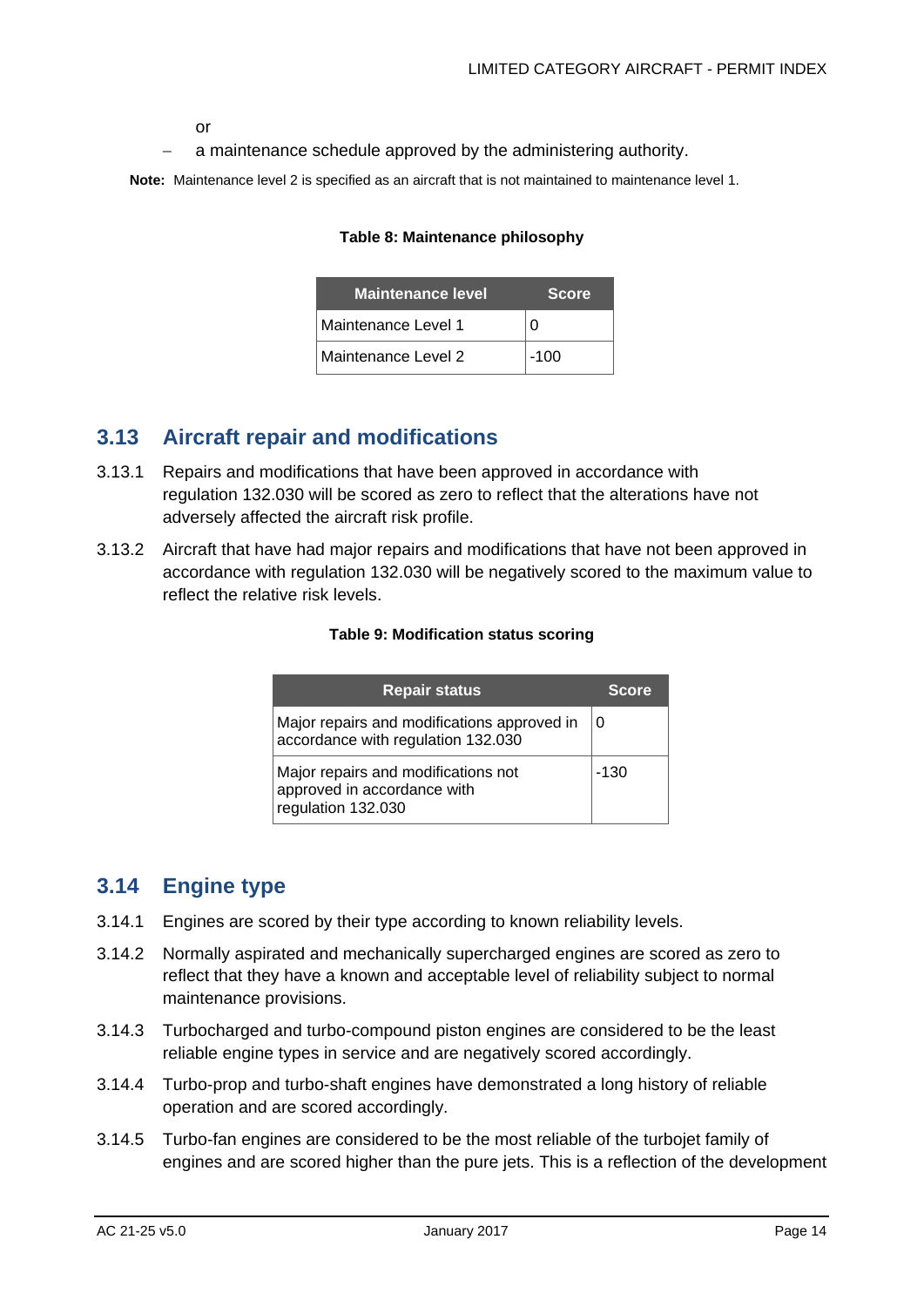effort that has been put into turbo-fan technology, which provides high thrust outputs with considerably lower fuel consumption than the older pure jet types.

| <b>Engine type</b>              | <b>Score</b> |
|---------------------------------|--------------|
| Turbocharged piston engines     | -5           |
| Turbo compound (piston) engines | -5           |
| Non-turbocharged piston engines | 0            |
| Turbo-prop / turbo-shaft        | 10           |
| Turbo-fan                       | 10           |
| Turbojet                        | 2            |

#### **Table 10: Engine type scoring**

## **3.15 Aircraft design philosophy**

- 3.15.1 Design philosophy 1 an aircraft with a civil equivalent or a basic trainer, transport or observation aircraft. Aircraft that fall into this category will be similar in all aspects to a civil aircraft and will not require special piloting skills, maintenance techniques or specialist support equipment.
- 3.15.2 Design philosophy 2 an aircraft which has been designed for special missions, resulting in some reduction in the structural soundness, system reliability or fire safety, compared to civil aircraft of a similar class. Aircraft that fall into this category may have critical systems that require specialist knowledge or skill to operate or maintain the aircraft.
- 3.15.3 Design philosophy 3 an aircraft which has been designed primarily for special missions and having limited consideration for the traditional safety values of civil aircraft in relation to failure analyses, fire protection or severely restricted design life considerations.

| <b>Design philosophy</b> | <b>Score</b> |
|--------------------------|--------------|
| Design philosophy 1      | 0            |
| Design philosophy 2      | -10          |
| Design philosophy 3      | -30          |

#### **Table 11: Design philosophy scoring**

## **3.16 Fuel types**

3.16.1 Avgas is more likely than turbine or diesel fuel to ignite in the event of a crash and burns with a hotter flame. In the event of a serious high impact crash with a high fuel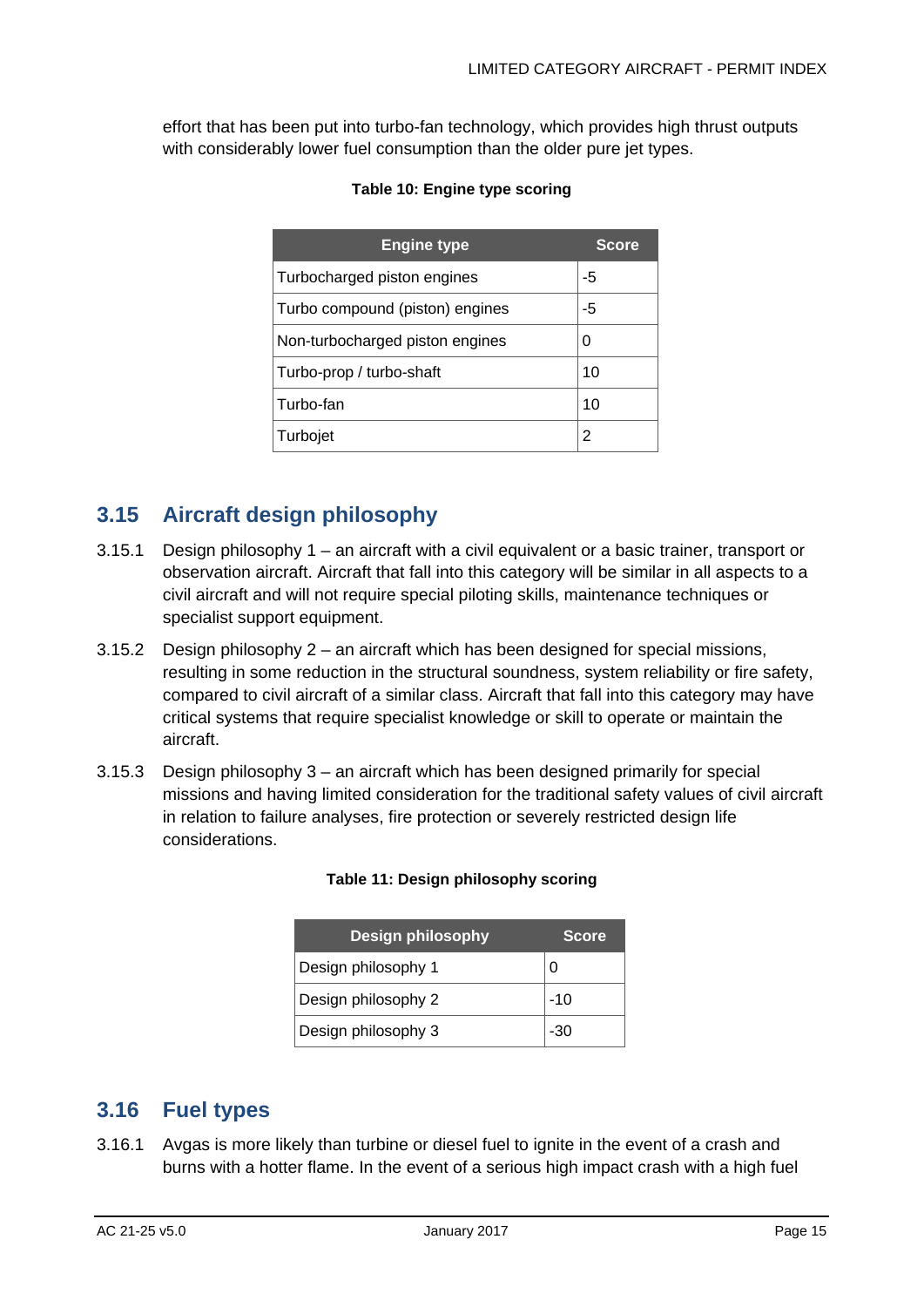load, the effects will be equally catastrophic and this is reflected in the low points score allocation (Table 12).

|  | Table 12: Fuel type scoring |
|--|-----------------------------|
|--|-----------------------------|

| <b>Fuel type</b> | <b>Score</b> |
|------------------|--------------|
| Turbine/Diesel   |              |
| Avgas/Mogas      |              |

### **3.17 Tankage design**

- 3.17.1 External underwing type fuel tanks or tip tanks are regarded as a higher risk item than internal tanks, due to the higher likelihood of rupture in the course of a crash (Table 13).
- 3.17.2 Jettisonable tanks present an additional risk of accidental dropping in flight.

#### **Table 13: Fuel tank design scoring**

| <b>Fuel tank design</b>      | <b>Score</b> |
|------------------------------|--------------|
| Internal only                |              |
| External - fixed (if usable) | $-10$        |
| Jettisonable tanks           | $-130$       |

### **3.18 Fuel capacity**

3.18.1 Fuel capacity will affect the extent and ferocity of any post-crash fire or explosion. As total tank size increases, it means that there will be either more fuel to burn in a postcrash fire or, in the case of a partially empty tank, more potentially explosive vapour that could be ignited (Table 14).

#### **Table 14: Fuel tank capacity scoring**

| <b>Tank capacity</b> | <b>Score</b> |
|----------------------|--------------|
| Less than 250 litres |              |
| 250 to 500 litres    | -2           |
| 501 to 1,000 litres  |              |
| > 1,000 litres       | -5           |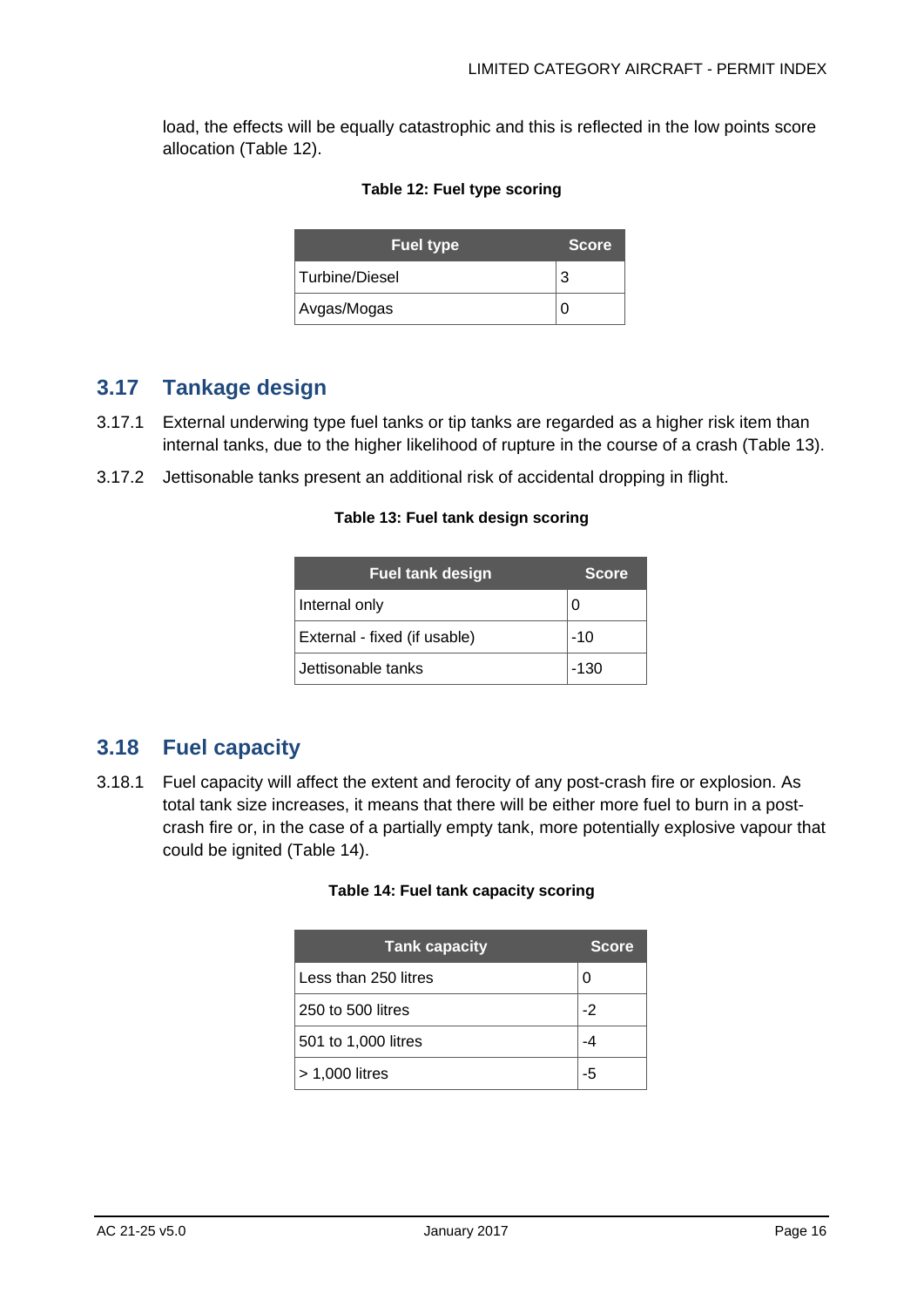## **3.19 On-board explosives or flammables**

3.19.1 Explosive devices could detonate during a crash or in a post-crash fire. They also present a significant hazard to emergency response personnel (Table 15).

| <b>Types of explosives or flammables</b>              | <b>Score</b> |
|-------------------------------------------------------|--------------|
| Ejection seat(s)                                      | $-2$         |
| <b>Explosive bolts</b>                                | $-2$         |
| Flammable gas containers (LPG/Propane)                | $-2$         |
| Rocket deployed parachutes/BRS                        | $-2$         |
| Smoke generators                                      | -1           |
| Oxygen cylinders (operational)                        | $-2$         |
| Detonator cord or other canopy imbedded<br>explosives | $-2$         |

**Table 15: On-board explosives or flammables** 

## **3.20 Safety case**

- 3.20.1 Any risk assessment document, no matter how comprehensive, will not be able to encompass every possible permutation that might be encountered in the practical application. Where the levels of risk are clear cut, no further consideration is necessary and the resulting permit index number may be applied with a high level of confidence.
- 3.20.2 Wherever an aircraft is found to be marginally within a risk band, provision has been made for the lower permit index number to be assigned if a satisfactory safety case is provided to the assessor.
- 3.20.3 When preparing a safety case, it must contain the following:
	- a description of the risk mitigators that will be incorporated to ensure that an acceptable level of public safety is preserved. The proposed measures may include matters such as:
		- o operating weight limitations
		- o altitude or flight level limitations
		- o area or route restrictions
		- o pilot qualification/experience requirements.
	- as required, current detailed maps, aerial photographs or satellite images of the populous areas over which the flights are proposed and what tracks and altitudes are to be used (including proposed emergency landing areas)
	- reliability history of the aircraft type, engine type and propeller type (as applicable).
- 3.20.4 A safety case must show how risks will be additionally mitigated to ensure a level of public safety that is commensurate to the lower permit index number being sought. A safety case that merely restates those factors that have already been considered during the assessment process (i.e. the aircraft has a history of safe operation) will not be accepted.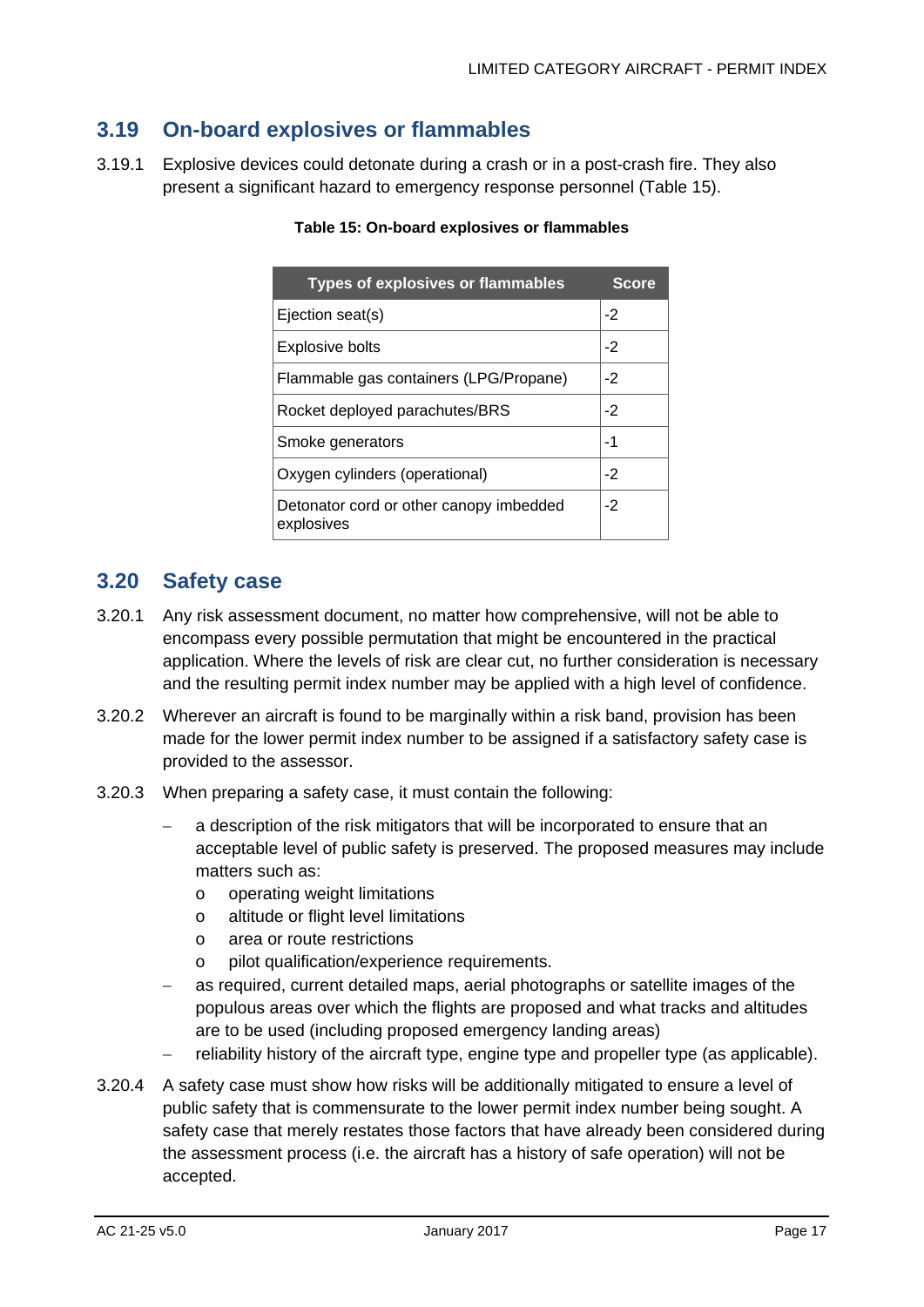## **App pendix x A**

## **Aircraft safety index assessment**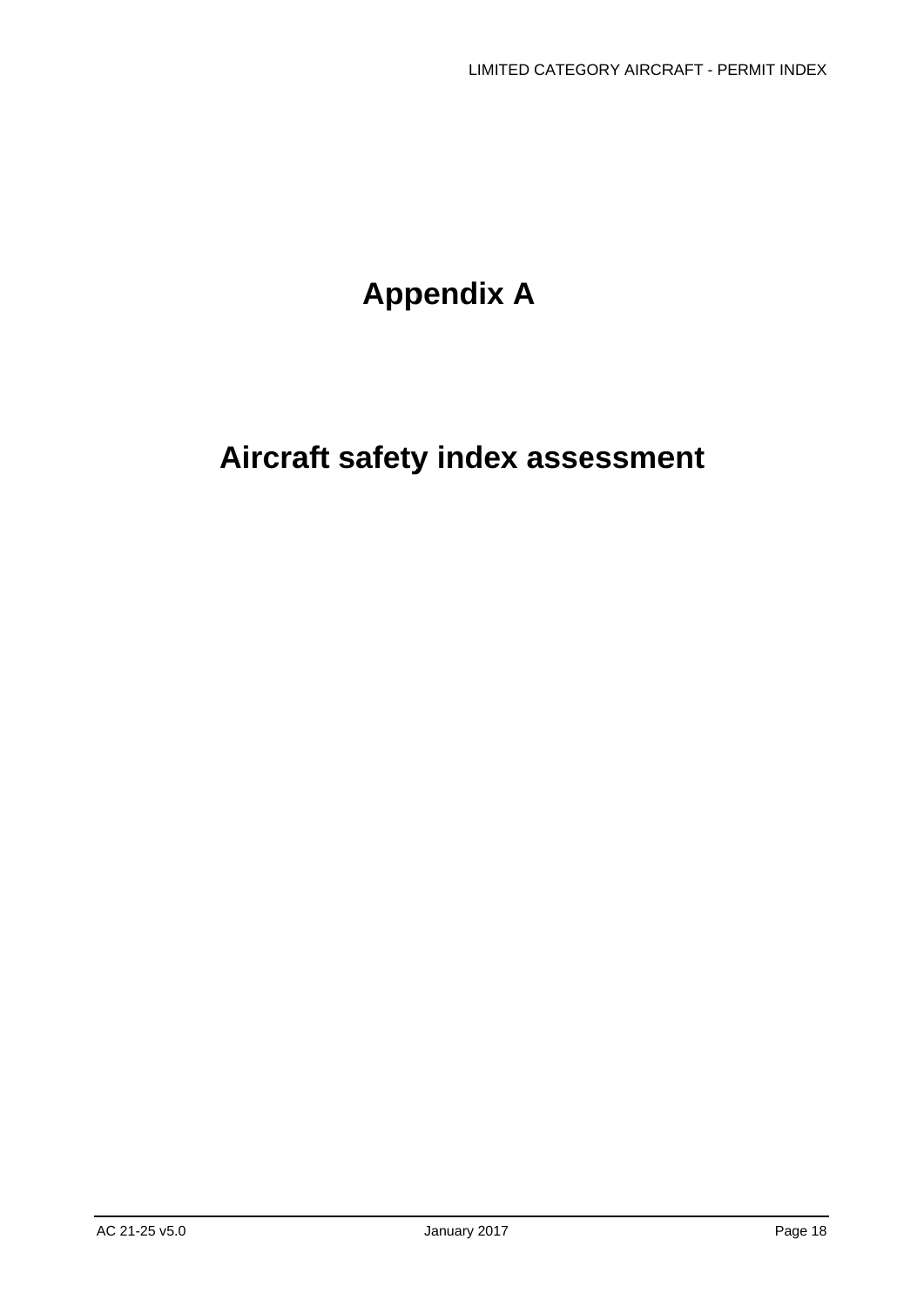### **A.1 Permit index assessment process.**

- A.1.1 Using the worksheet below, an assessor will assess the aircraft against each risk category by finding the associated risk element in column 2, which most closely describes that aspect of the aircraft being assessed. If an aircraft falls between two risk elements in any category, the assessor will use the lower scoring element.
- A.1.2 An assessor will select only one risk element in column 2 from each risk category in column 1.
- A.1.3 As each category and element is assessed, the points score in column 3 will be added to the aircraft score in column 4.
- A.1.4 When all risk categories and elements have been scored and a final total has been tallied, Table 16 will be used to determine the corresponding permit index number

| <b>Risk Category</b>                                                                                                       | <b>Risk element</b>                                                                                                                                                                                                                             | <b>Points</b>  | VH- |
|----------------------------------------------------------------------------------------------------------------------------|-------------------------------------------------------------------------------------------------------------------------------------------------------------------------------------------------------------------------------------------------|----------------|-----|
| <b>Certification Basis</b>                                                                                                 | Direct civil equivalent                                                                                                                                                                                                                         | 60             |     |
|                                                                                                                            | Partial civil certificated equivalent - Engine or<br>as determined by the limited category<br>organisation in accordance with an<br>assessment procedure in the limited category<br>organisation's exposition that has been<br>approved by CASA | 30             |     |
|                                                                                                                            | No civil certification                                                                                                                                                                                                                          | $\mathbf 0$    |     |
| <b>Approved MTOW or MOW</b>                                                                                                | Up to $-2,000$ kg                                                                                                                                                                                                                               | 10             |     |
|                                                                                                                            | $2,001 - 4,000$ kg                                                                                                                                                                                                                              | 6              |     |
|                                                                                                                            | $4,001 - 5,700$ kg                                                                                                                                                                                                                              | $\overline{4}$ |     |
|                                                                                                                            | 5,701 - 10,000 kg                                                                                                                                                                                                                               | $\Omega$       |     |
|                                                                                                                            | Greater than 10,000 kg                                                                                                                                                                                                                          | $-30$          |     |
| Multi-engine aircraft                                                                                                      | Aircraft that can continue to climb to a safe<br>altitude while avoiding obstacles in the event of<br>an engine failure after take-off                                                                                                          | 130            |     |
|                                                                                                                            | Aircraft that cannot safely continue to climb<br>away in the event of an engine failure after<br>take-off                                                                                                                                       | $-20$          |     |
| Stall speed (or helicopter<br>autorotation speed) at MOW                                                                   | Vso Less than 61 kts IAS                                                                                                                                                                                                                        | 30             |     |
|                                                                                                                            | Vso 62 to 80 kts IAS                                                                                                                                                                                                                            | $39 - 20$      |     |
| Deduct 1 point for each 2 kts<br>IAS increase in stall speed<br>between 30-120 kts. Above<br>120 kts IAS, deduct 20 points | Vso 82 to 100 kts IAS                                                                                                                                                                                                                           | $19 - 10$      |     |
|                                                                                                                            | Vso 101 -120 kts IAS                                                                                                                                                                                                                            | $9 - 0$        |     |
|                                                                                                                            | Vso greater than 120 kts IAS                                                                                                                                                                                                                    | $-20$          |     |
| <b>Glide capability</b>                                                                                                    | High ( $L/D$ greater than 14:1)                                                                                                                                                                                                                 | 10             |     |

#### **Risk categories and elements worksheet**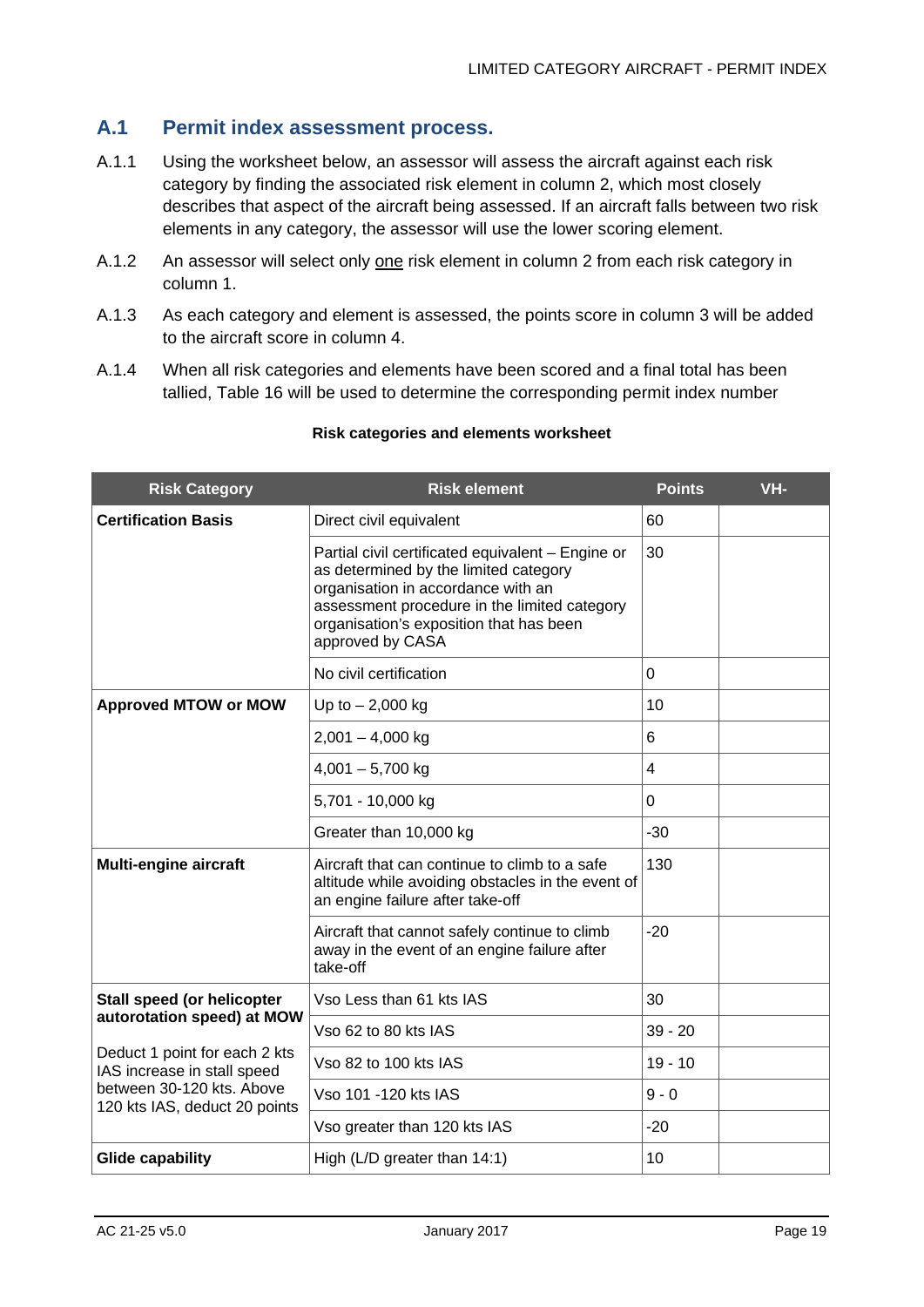| <b>Risk Category</b>                            | <b>Risk element</b>                                                                        | <b>Points</b>  | VH- |
|-------------------------------------------------|--------------------------------------------------------------------------------------------|----------------|-----|
|                                                 | Medium (L/D 6:1 to 14:1)                                                                   | 6              |     |
|                                                 | Low (L/D less than 6:1)                                                                    | 4              |     |
|                                                 | Not known                                                                                  | $\mathbf 0$    |     |
|                                                 | Helicopters                                                                                | 0              |     |
| <b>Fatigue history</b>                          | History not known                                                                          | $-130$         |     |
|                                                 | Airframe life exceeded                                                                     | $-130$         |     |
|                                                 | Not applicable or airframe life within limits                                              | $\mathbf 0$    |     |
| <b>Maintenance history and</b><br>documentation | Full history and maintenance records                                                       | 10             |     |
|                                                 | Aircraft restored                                                                          | $5 - 10$       |     |
|                                                 | Partial documentation                                                                      | $0 - 5$        |     |
|                                                 | No proper records or data                                                                  | $-80$          |     |
|                                                 | Life limited safety- critical components time<br>expired (See paragraphs 3.10.6 to 3.10.8) | $-130$         |     |
| <b>Maintenance philosophy</b>                   | Maintenance level 1                                                                        | $\mathbf 0$    |     |
|                                                 | Maintenance level 2                                                                        | $-100$         |     |
| <b>Repairs and modifications</b>                | Major repairs and modifications approved in<br>accordance with regulation 132.030          | $\mathbf 0$    |     |
|                                                 | Major repairs and modifications not approved<br>in accordance with regulation 132.030      | $-130$         |     |
| Engine type & configuration                     | Turbocharged piston engines                                                                | $-5$           |     |
|                                                 | Turbo compound (piston) engines                                                            | $-5$           |     |
|                                                 | Non-turbocharged piston engines                                                            | 0              |     |
|                                                 | Turbo-prop, turbo-shaft                                                                    | 10             |     |
|                                                 | Turbo fan                                                                                  | 10             |     |
|                                                 | Turbojet                                                                                   | $\overline{2}$ |     |
| Design philosophy                               | Design philosophy 1                                                                        | 0              |     |
|                                                 | Design philosophy 2                                                                        | $-10$          |     |
|                                                 | Design philosophy 3                                                                        | $-30$          |     |
| <b>Fuel type</b>                                | Turbine/diesel                                                                             | 3              |     |
|                                                 | Avgas/Mogas                                                                                | $\mathbf 0$    |     |
| <b>Fuel tankage</b>                             | Internal only                                                                              | $\mathbf 0$    |     |
|                                                 | External-fixed (if usable)                                                                 | $-10$          |     |
|                                                 | <b>External Jettisonable</b>                                                               | $-130$         |     |
| <b>Fuel capacity</b>                            | Less than 250 litres                                                                       | $\mathbf 0$    |     |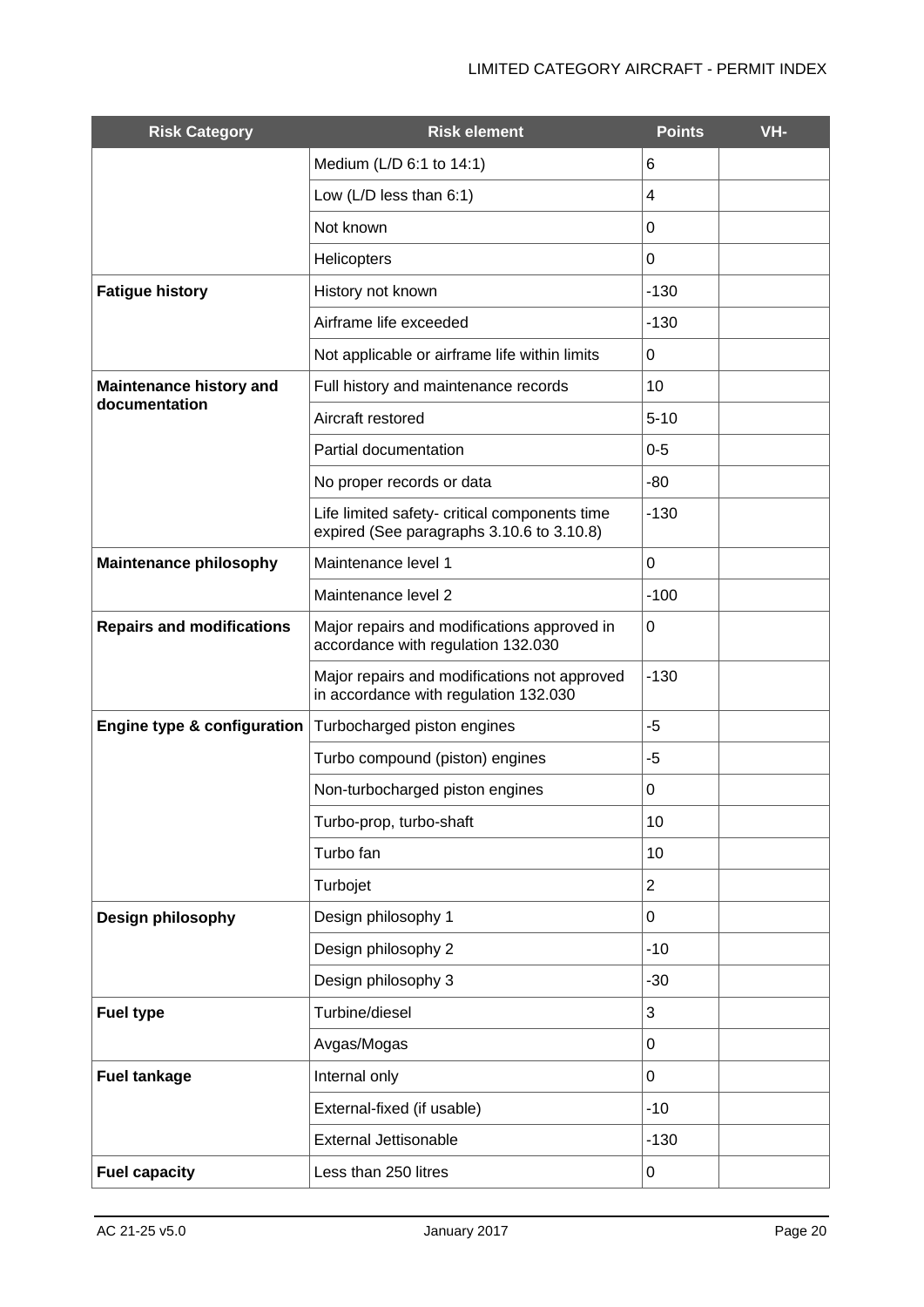#### LIMITED CATEGORY AIRCRAFT - PERMIT INDEX

| <b>Risk Category</b>            | <b>Risk element</b>                                  | <b>Points</b> | VH- |
|---------------------------------|------------------------------------------------------|---------------|-----|
|                                 | 250 to 500 litres                                    | $-2$          |     |
|                                 | 501 to 1,000 litres                                  | -4            |     |
|                                 | More than 1,000 litres                               | -5            |     |
| <b>On-board explosives</b>      | Ejection seats                                       | $-2$          |     |
|                                 | <b>Explosive bolts</b>                               | $-2$          |     |
|                                 | Flammable gas containers (LPG/Propane)               | $-2$          |     |
|                                 | Rocket deployed parachute/BRS                        | $-2$          |     |
|                                 | Smoke generator                                      | -1            |     |
|                                 | Oxygen cylinders (if operational)                    | $-2$          |     |
|                                 | Detonator cord or other canopy jettison<br>explosive | $-2$          |     |
| <b>Total risk element score</b> |                                                      |               |     |